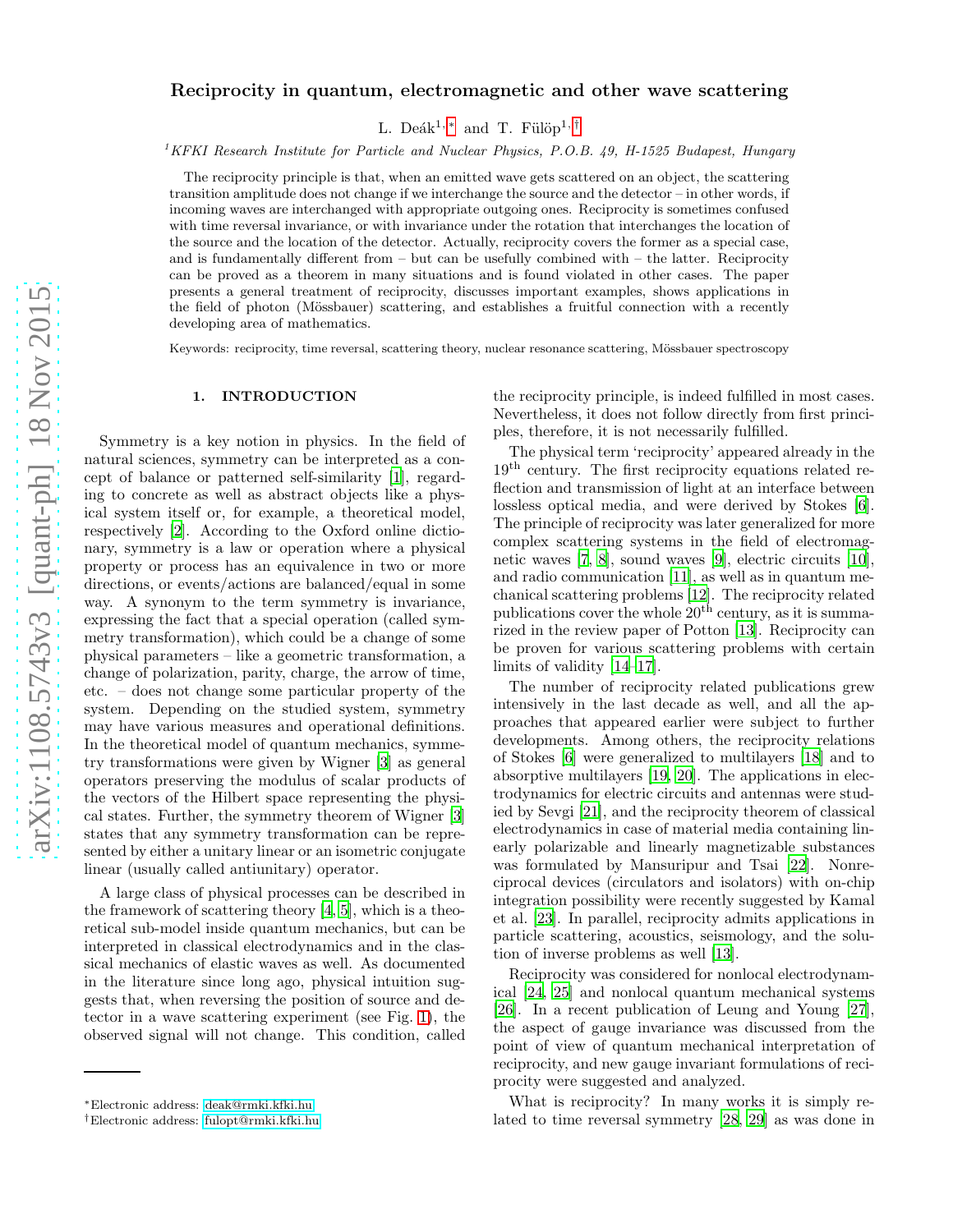the well-known reciprocity theorem of Landau and Lifshitz [\[30\]](#page-16-27). The optical reciprocity theorem, however, revealed that absorption, which violates time reversal invariance, conserves reciprocity in polarization independent cases [\[31\]](#page-16-28), which observation was also expressed in scattering theory [\[12](#page-16-11)]. In parallel, according to the original reciprocity principle, namely, invariance under the interchange of source and detector, one could have the impression that reciprocity is identical to a rotation by 180◦ . However, this latter interpretation also proves false since there exist scatterers with no 180° rotational symmetry but fulfilling the reciprocity principle.

The currently typically used condition of reciprocity in linear systems is the self-transpose (also called complex symmetric) property of the matrix of the scattering potential, of the index of refraction, of the dielectric/magnetic permeability tensors, or of the Green's function [\[24,](#page-16-21) [25\]](#page-16-22). This condition, however, depends on the frame, on the polarization basis chosen. Indeed, applying a unitary basis transformation, the self-transpose property of the matrix is not conserved, as it can be demonstrated on the case of a Hermitian matrix, which is not self-transpose in general, but can be diagonalized – hence, the self-transpose form is obtained by an appropriate unitary transformation. In the light of this observation, the physical content of reciprocity seems to be unclear. Our main task is to give a proper frameindependent description of reciprocity, extending the excellent early work of Bilhorn et al. [\[12\]](#page-16-11).

The nonreciprocal properties of systems are even less understood. Magneto-optical systems are typically cited as nonreciprocal media [\[13,](#page-16-12) [23\]](#page-16-20), but detailed analyses of the reasons of reciprocity violation have not been given.

Reciprocity violation can be obtained in case of magneto-optical gyrotropy [\[13\]](#page-16-12), which is a well-known property of the Mössbauer medium [\[32](#page-16-29)]. At Mössbauer resonances, the ratio of the time-inversion-violating to normal potentials is typically of the order of one thousand! The resonant Mössbauer medium is absorptive and gyrotropic and, accordingly, for well-defined geometrical situations, significant reciprocity violation is expected.

The content of reciprocity is the same for any type of classical wave as well as for quantum mechanics. For definiteness, we discuss reciprocity in the quantum mechanical framework, in scattering theory that corresponds to the Schrödinger equation. Note that any classical wave equation can be rewritten in the form of a Schrödinger equation [as done, for example, by Richtmyer [\[33](#page-16-30), p347], Akhiezer and Berestetskii [\[34](#page-16-31), Ch. I §1.], Taketani and Sakata [\[35\]](#page-16-32), and Feshbach and Villars [\[36\]](#page-16-33)], and, under this correspondence, what is probability density in the quantum context, is energy density in case of classical waves. Especially, the case of two-component wave function, which in quantum mechanics describes a 1/2 spin particle, e.g., a neutron, is equally able to represent the two transversal polarization degrees of freedom of photon so the scattering of slow neutrons and that of photons admit a common formalism [\[37\]](#page-16-34), [\[38\]](#page-16-35).

In Part [2,](#page-1-0) we present the general formalism of reciprocity. Part [3](#page-6-0) investigates the case of two spin/polarization degrees of freedom in detail, and the results are illustrated and applied on examples related to the area of Mössbauer scattering in Part [4.](#page-13-0)

Our discussion analyzes the relationship of reciprocity to time reversal invariance and to rotational invariance, studies a form of quasireciprocity and the specialties emerging in the Born approximation, and uncovers a link to a recently expanding area of mathematics the results of which assist physics in identifying and finding systems with the reciprocity property.

### <span id="page-1-0"></span>2. THE GENERAL FORMULATION OF RECIPROCITY

To formulate reciprocity, let us first revisit two topics involved, scattering theory and antiunitary operators, briefly summarizing the ingredients utilized in what follows.

### <span id="page-1-5"></span>2.1. Notations: Scattering theory

Concerning scattering theory, we use notations, conventions, and standard results from Schiff [\[4](#page-16-3)] and Messiah [\[5](#page-16-4)]; see also Galindo and Pascual [\[39\]](#page-16-36) and Reed and Simon [\[40](#page-17-0)], for example, for technical details.

Let  $H_0$  be a self-adjoint Hamiltonian, which, for simplicity, will be called a free Hamiltonian although it need not really describe a free quantum/wave propagation – for example, neutrons emitted by a source may travel through a guiding magnetic field. Furthermore, let a potential  $V$  describe a scatterer.  $V$  is not assumed to be self-adjoint, which allows absorption effects to be incorporated.

With the stationary Green's operators

<span id="page-1-2"></span>
$$
G_E^{\pm} := (E - H \pm i\epsilon)^{-1} \tag{1}
$$

 $(\epsilon \searrow 0$  understood), if u is an eigenstate of  $H_0$  with a real eigenvalue  $E$  then, under suitable conditions on  $V$ , the states introduced as

<span id="page-1-4"></span><span id="page-1-3"></span>
$$
\chi^{\pm} := u + G_E^{\pm} V u,\tag{2}
$$

$$
\chi^{T\pm} := u + G_E^{\mp \dagger} V^{\dagger} u \tag{3}
$$

prove to be such E eigenvalued eigenstates of  $H = H_0 + V$ and its adjoint  $H^{\dagger}$ , respectively, that u is their asymptotically incoming  $(·+′$  sign) or outgoing  $(·-′$  sign) part.

For any two eigenstates  $u_{\alpha}$ ,  $u_{\beta}$  of  $H_0$  with eigenvalue  $E_{\alpha} = E_{\beta}$ , the  $u_{\alpha} \rightarrow u_{\beta}$  elastic scattering transition amplitude reads and satisfies

<span id="page-1-1"></span>
$$
\langle \beta | T | \alpha \rangle := \left( u_{\beta}, V \chi_{\alpha}^{+} \right) = \left( \chi_{\beta}^{T-}, V u_{\alpha} \right). \tag{4}
$$

In case the scatterer can be divided into two subscatterers,  $V = V_1 + V_2$ , the transition amplitude can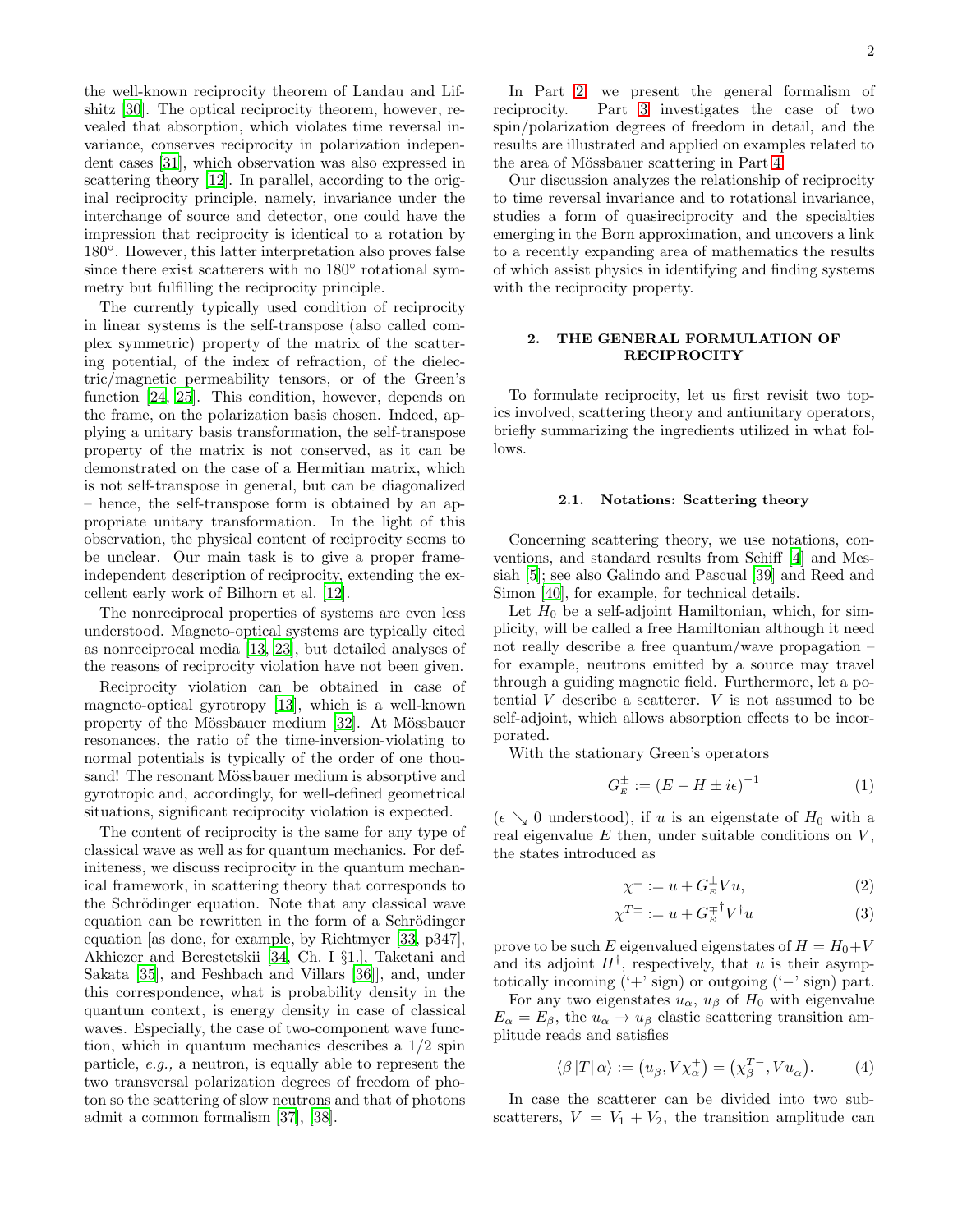3

also be given as a sum as

<span id="page-2-0"></span>
$$
\langle \beta | T | \alpha \rangle = \langle \beta | T_1 | \alpha \rangle + \left( \chi_{1\beta}^{T_{-}}, V_2 \chi_{\alpha}^{+} \right), \tag{5}
$$

where  $\langle \beta | T_1 | \alpha \rangle$  is the transition amplitude of scattering on  $V_1$  alone, and  $\chi_{1\beta}^{T-}$  also corresponds to  $V_1$  only. Naturally, the role of  $V_1^{\rho}$  and  $V_2$  can be interchanged here.

As for approximations – to which one is forced to resort in many applications,  $-$  the  $(1<sup>st</sup>)$  Born approximation is when the scattering solutions are replaced by the corresponding free ones,

<span id="page-2-7"></span>
$$
\chi^+ \approx u, \qquad \chi^{T-} \approx u,\tag{6}
$$

and thus [\(4\)](#page-1-1) is approximated as

$$
\langle \beta | T | \alpha \rangle \approx (u_{\beta}, V u_{\alpha}), \qquad (7)
$$

and  $(5)$  as

<span id="page-2-5"></span>
$$
\langle \beta | T | \alpha \rangle \approx (u_{\beta}, V_1 u_{\alpha}) + (u_{\beta}, V_2 u_{\alpha}). \tag{8}
$$

We can see that scattering formulae get considerably simplified in the Born approximation.

#### <span id="page-2-2"></span>2.2. Notations: Antiunitary operators

The key notion behind reciprocity is the notion of antiunitary (also called conjugate unitary) operators. On a separable complex Hilbert space  $H$ , an operator  $U: \mathcal{H} \to \mathcal{H}$  is called unitary if it is isometric,

$$
||U\psi|| = ||\psi||, \qquad \psi \in \mathcal{H}, \tag{9}
$$

and linear,

$$
U(\lambda_1 \psi_1 + \lambda_2 \psi_2) = \lambda_1 U \psi_1 + \lambda_2 U \psi_2,
$$
  

$$
\lambda_1, \lambda_2 \in \mathbb{C}, \quad \psi_1, \psi_2 \in \mathcal{H}.
$$
 (10)

For antiunitary operators  $K : \mathcal{H} \to \mathcal{H}$ , isometry remains valid,

$$
||K\psi|| = ||\psi||, \qquad \psi \in \mathcal{H}, \tag{11}
$$

while linearity is replaced by antilinarity (conjugate linearity),

$$
K\left(\lambda_{1}\psi_{1} + \lambda_{2}\psi_{2}\right) = \lambda_{1}^{*}K\psi_{1} + \lambda_{2}^{*}K\psi_{2},
$$

$$
\lambda_{1}, \lambda_{2} \in \mathbb{C}, \quad \psi_{1}, \psi_{2} \in \mathcal{H}, \tag{12}
$$

where <sup>∗</sup> denotes complex conjugation. In both cases, isometry implies the existence of the inverse operator, and the inverse proves to coincide with the adjoint,

$$
U^{-1} = U^{\dagger}, \qquad K^{-1} = K^{\dagger}, \tag{13}
$$

which are again unitary and antiunitary, respectively. With the aid of the so-called polarization identity, from the isometric property one finds, for any  $\psi_1, \psi_2 \in \mathcal{H}$ ,

$$
(U\psi_1, U\psi_2) = (\psi_1, \psi_2) \tag{14}
$$

and

<span id="page-2-1"></span>
$$
(K\psi_1, K\psi_2) = (\psi_2, \psi_1), \tag{15}
$$

respectively. It is this scalar product swapping property [\(15\)](#page-2-1) that will be shown below to be the key point why reciprocity is connected to antiunitary operators.

The most frequently treated antiunitary operators are the involutive ones, and are called conjugations. Namely, an antiunitary operator  $C$  is a conjugation if it is involutive,

$$
C^2 = I,\t\t(16)
$$

with  $I$  denoting the identity operator of the Hilbert space  $H$ . Similarly defined are the anticonjugations, those antiunitary operators whose square is  $-I$  rather than  $I$  (antiinvolutions). The most well-known example for a conjugation operator is the standard complex conjugation

<span id="page-2-4"></span>
$$
J\psi = \psi^* \tag{17}
$$

of complex functions  $\psi$  in an  $\mathcal{L}^2$  Hilbert space. Conjugations possess various nice properties. For example, any conjugation admits an orthonormal eigenbasis  $e_1, e_2, \ldots$ in H with unit eigenvalues,  $c_1 = c_2 = \cdots = 1$ ; and, conversely, any orthonormal basis defines a conjugation by being its eigenbasis with eigenvalues 1.

Antiunitary operators are the same in number as unitary operators, in the standard sense that they can be brought into one-to-one correspondence. Indeed, choosing an arbitrary antiunitary operator – for later purposes, let it actually be a conjugation  $C$  – any antiunitary  $K$ can be written in the form

<span id="page-2-3"></span>
$$
K = UC,\t\t(18)
$$

where  $U$  is unitary. In fact,

$$
U := KC^{-1} \tag{19}
$$

is a product of two isometric and antilinear operators, thus being isometric and linear, i.e., unitary. Conversely, the multiplication of any unitary  $U$  with  $C$  is similarly found to give an antiunitary  $K := UC$ .

In quantum mechanics, any symmetry can be given via either a unitary or an antiunitary operator. In practice, antiunitary cases are much less frequently encountered than unitary ones. Two well-known antiunitary symmetries are charge conjugation and time reversal; the former being a conjugation (in the above sense, having  $C^2 = I$ ) and the latter being either a conjugation or an anticonjugation, depending on particle number and spin.

The subsequent considerations involve not only conjugations or anticonjugations but arbitrary antiunitary operators.

### <span id="page-2-6"></span>2.3. The reciprocity condition and its consequences

In a scattering situation as described before, let us assume that an antiunitary operator  $K$  commutes with the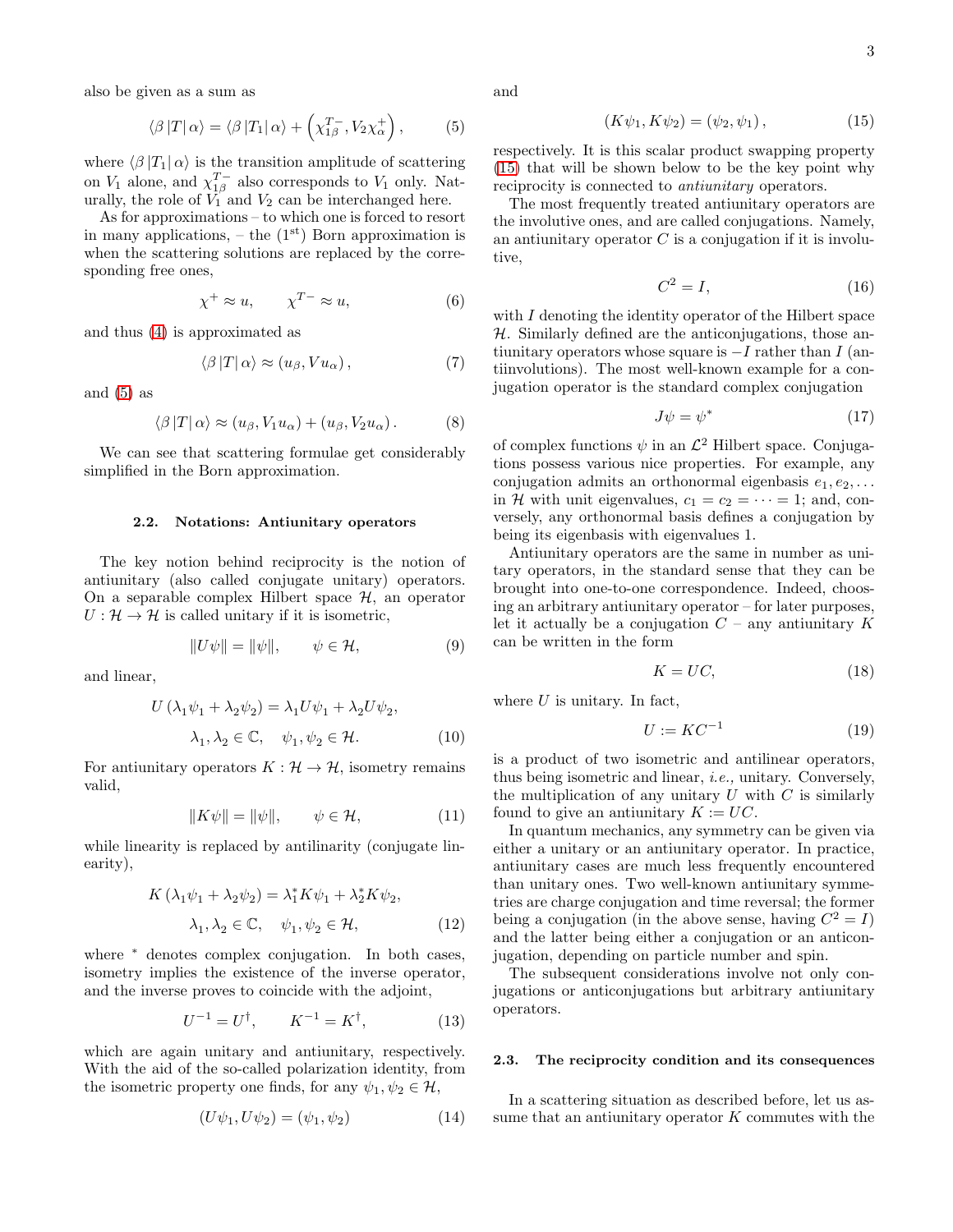free Hamiltonian,

<span id="page-3-0"></span>
$$
KH_0K^{-1} = H_0,\t\t(20)
$$

and also that it connects the potential  $V$  with its adjoint as

<span id="page-3-1"></span>
$$
KVK^{-1} = V^{\dagger}.
$$
 (21)

Then, for the full Hamiltonian  $H = H_0 + V$ , we have

<span id="page-3-2"></span>
$$
KHK^{-1} = H^{\dagger}.
$$
 (22)

Eqs.  $(20)$ – $(21)$  can be called the *reciprocity conditions*, and K a reciprocity operator for the system – the reason for these names will be clear soon.

A consequence of  $(20)$  is that, if u is an eigenstate of  $H_0$  with real eigenvalue E, then Ku is also its eigenstate, and possesses the same eigenvalue E.

In parallel, for any real  $E$ ,  $(22)$  implies

$$
K(E - H \pm i\epsilon) K^{-1} = (E - H^{\dagger} \mp i\epsilon), \qquad (23)
$$

$$
K (E - H \pm i\epsilon)^{-1} K^{-1} = (E - H^{\dagger} \mp i\epsilon)^{-1}, \qquad (24)
$$

the latter following from the former. Eq. [\(24\)](#page-3-3) formulates the reciprocity theorem for the Green's operator  $(1)$ :

<span id="page-3-4"></span>
$$
KG_{E}^{\pm}K^{-1} = G_{E}^{\pm}^{\dagger}.
$$
 (25)

Next, we study the consequences of the reciprocity property on the scattering quantities. Considering the  $u_{\alpha} \rightarrow u_{\beta}$  elastic scattering transition amplitude, let us introduce the notations

<span id="page-3-6"></span>
$$
u_{\overline{\alpha}} := Ku_{\alpha}, \qquad u_{\overline{\beta}} := Ku_{\beta}.
$$
 (26)

K commutes with  $H_0$  and we are treating an elastic process so

$$
E_{\alpha} = E_{\overline{\alpha}} = E_{\beta} = E_{\overline{\beta}} =: E. \tag{27}
$$

Applying  $(21)$  and  $(25)$  on the definitions  $(2)-(3)$  $(2)-(3)$ , one finds

<span id="page-3-5"></span>
$$
K\chi_{\alpha}^{\pm} = \chi_{\alpha}^{T\mp}, \qquad K\chi_{\beta}^{\pm} = \chi_{\beta}^{T\mp}.
$$
 (28)

In words, K maps a scattering process to a "reversed" one. Hence, for the transition amplitude, we obtain

$$
\langle \beta | T | \alpha \rangle = (u_{\beta}, V \chi_{\alpha}^{+})
$$
  
=  $(K V \chi_{\alpha}^{+}, K u_{\beta}) = (V^{\dagger} K \chi_{\alpha}^{+}, K u_{\beta})$   
=  $(K \chi_{\alpha}^{+}, V K u_{\beta}) = (\chi_{\alpha}^{T^{-}}, V u_{\overline{\beta}})$   
=  $\langle \overline{\alpha} | T | \overline{\beta} \rangle$ , (29)

where  $(4)$ ,  $(15)$ ,  $(21)$ ,  $(28)$ ,  $(26)$ , and again  $(4)$  have been utilized, in turn.

This result, [\(29\)](#page-3-7), is the reciprocity theorem for the transition amplitude. Why it is in fact the manifestation of the reciprocity principle – which has been explained in the Introduction – is clear from that it relates a scattering process to a "reversed" one. As anticipated in Sect. [2.2,](#page-2-2) it is the left-right interchanging property [\(15\)](#page-2-1) that makes this "reciprocal" relation possible, which explains why an antiunitary transformation is the heart of reciprocity.

This immediately indicates that reciprocity is not the same as rotational invariance under some rotation: Rotations always act on Hilbert space vectors as unitary, not antiunitary, operators. (More on rotations vs. reciprocity follows in Sect. [3.5.](#page-10-0))

Let us observe that the adjoint of [\(21\)](#page-3-1) reads

<span id="page-3-9"></span>
$$
KV^{\dagger}K^{-1} = V,\t\t(30)
$$

which can also be rearranged as

<span id="page-3-8"></span>
$$
V^{\dagger} = K^{-1}VK.\tag{31}
$$

<span id="page-3-12"></span>Comparing this [\(31\)](#page-3-8) with [\(21\)](#page-3-1) shows that  $K^{-1}$  is also a reciprocity operator. In parallel, [\(30\)](#page-3-9) helps us to derive

$$
K^2VK^{-2} = K\left(KVK^{-1}\right)K^{-1} = KV^{\dagger}K^{-1} = V. \tag{32}
$$

<span id="page-3-3"></span>This says that V and  $K^2$  commute, or, in other words, that  $K^2$  is a symmetry of the system. Naturally, then  $K^4, K^6, \ldots$  and  $K^{-2}, K^{-4}, \ldots$  each also commute with V. As a consequence, all the antiunitary operators  $K^3, K^5, \ldots$  and  $K^{-1}, K^{-3}, K^{-5}, \ldots$  are also reciprocity operators of the system. This allows further [\(29\)](#page-3-7)-type formulae, in which  $u_{\alpha}$  is related not to  $u_{\overline{\alpha}} = K u_{\alpha}$  but to  $u_{\overline{\alpha}(3)} := K^3 u_\alpha$ , etc.

### <span id="page-3-11"></span>2.4. Reciprocal partner systems

If, more generally,  $K$  does not fulfill  $(21)$  but provides a connection with another scattering problem with potential  $V$ ,

<span id="page-3-10"></span>
$$
KVK^{-1} = \overline{V}^{\dagger},\tag{33}
$$

then a completely analogous calculation provides

$$
\langle \beta | T | \alpha \rangle = \left( \overline{\chi}_{\overline{\alpha}}^{T-}, \overline{V} u_{\overline{\beta}} \right) = \langle \overline{\alpha} | \overline{T} | \overline{\beta} \rangle, \tag{34}
$$

where  $\overline{\chi}$  and  $\overline{T}$  correspond to  $\overline{V}$ , according to the sense. In such a case we can call the system with  $\overline{H}$  the reciprocal partner of the system with H.

<span id="page-3-7"></span>The relationship between a system and its reciprocal partner is a duality type one, i.e., the reciprocal partner of a reciprocal partner is the original system. Indeed, taking the adjoint of [\(33\)](#page-3-10) leads to

$$
K\overline{V}K^{-1} = V^{\dagger}.
$$
 (35)

Note that, for any  $K$ , the operator defined as

$$
\overline{V} := \left(KVK^{-1}\right)^{\dagger} = KV^{\dagger}K^{-1} \tag{36}
$$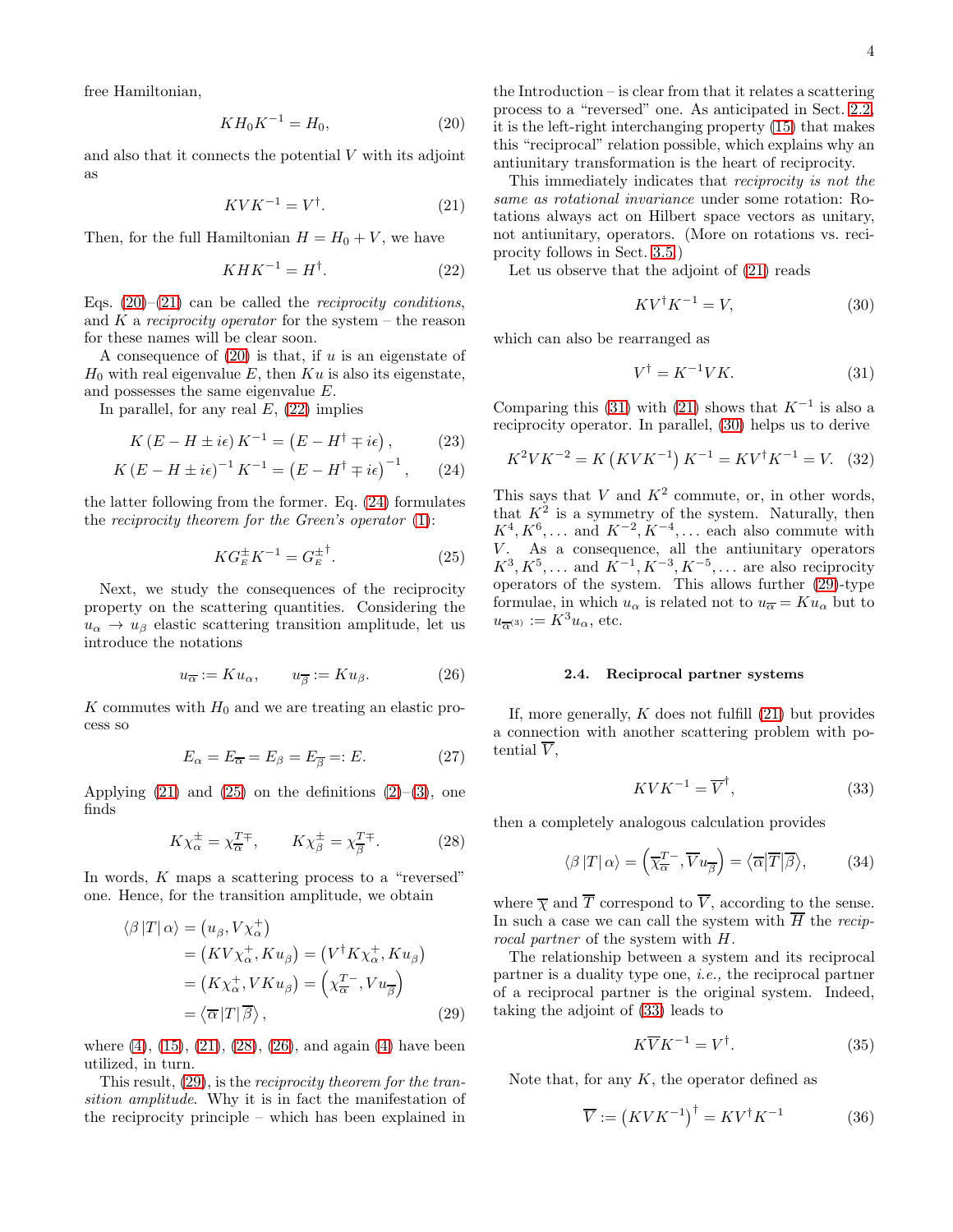trivially automatically fulfills [\(33\)](#page-3-10). The nontrivial question here is whether this definition provides just a mere abstract Hilbert space operator or a physically reasonable scattering potential, for which scattering theory also holds.

In quantum mechanics, if two Hamiltonians  $H$ ,  $\check{H}$  are connected by a unitary transformation

$$
\breve{H} = U_{\phi} H U_{\phi}^{-1} \tag{37}
$$

with a unitary multiplying operator  $U_{\phi} = e^{i\phi(t,\mathbf{r})}$  acting on wave functions as

<span id="page-4-0"></span>
$$
\breve{\psi}(t, \mathbf{r}) = e^{i\phi(t, \mathbf{r})} \psi(t, \mathbf{r}), \tag{38}
$$

then  $H$  and  $\check{H}$  describe the same physical system with the wave functions  $\psi$  mapped to  $\tilde{\psi}$  according to [\(38\)](#page-4-0) and any physical quantity operator  $O$  mapped to  $\tilde{O}$  via  $\breve{O} = U_{\phi} O U_{\phi}^{-1}$  . Eq. [\(38\)](#page-4-0) is the most general transformation freedom under the requirement  $|\psi|^2 = |\psi|^2$ , the preservation of the position representation. For a charged quantum particle in an electromagnetic field, such a socalled gauge transformation of quantities is accompanied by the gauge transformation

<span id="page-4-5"></span>
$$
\breve{V} = V - (\hbar/q)\partial_t \phi, \qquad \breve{A} = A + (\hbar/q)\nabla \phi \qquad (39)
$$

of the electromagnetic four-potential  $(q \text{ being the charge})$ and  $\hbar$  the reduced Planck constant).

If two such gauge equivalent Hamiltonians are connected by an antiunitary  $K$  as

$$
KH_0K^{-1} = \breve{H}_0, \quad KVK^{-1} = \breve{V}^{\dagger}, \quad KHK^{-1} = \breve{H}^{\dagger}
$$
\n(40)

then this is actually a reciprocity property of one and the same physical system, and  $K$  can still be called a reciprocity operator of this system. It is only that two – different but gauge equivalent – representations of this system are appearing in the formulae. The gauge aspect has been emphasized by Leung and Young [\[27\]](#page-16-24). If there is no such gauge connection between a H and a  $\overline{H}$  then they do represent two different physical systems that are in a reciprocity relationship.

#### <span id="page-4-4"></span>2.5. Time reversal is a special case

If a system possesses not only the reciprocity properties  $(20)$ – $(21)$  but also  $V = V^{\dagger}$ ,  $H = H^{\dagger}$  then  $KH = HK$  so  $K$  is actually a symmetry of the system. Conversely, if  $H = H^{\dagger}$  and K is a symmetry for both  $H_0$  and H, *i.e.*,  $KH_0 = H_0K$  and  $KH = HK$ , then K is a reciprocity operator.

A seminal special case is when  $K$  is the time reversal operator. That is, if there is no absorption and time reversal is a symmetry then the reciprocity theorem [\(29\)](#page-3-7) holds and coincides with what is usually called the microreversibility property of the scattering amplitude [\[4](#page-16-3), [5\]](#page-16-4).

Nevertheless, let us observe that, even if time reversal is not a symmetry – e.g., if absorption is present – still we can have a reciprocity theorem offered by the time reversal operator, as long as it fulfills the reciprocity conditions  $(20)$ – $(21)$ . In such cases, time reversal ensures a property which cannot be called microreversibility any more but is still a reciprocity property.

Therefore, reciprocity is not the same as time reversal invariance:

– time reversal is by far not the only possible reciprocity operator, and

– it can be a reciprocity operator (source of a reciprocity theorem) irrespective of whether it is a symmetry of the system.

Time reversal is revisited in Sect. [3.4.](#page-9-0)

### <span id="page-4-3"></span>2.6. Connection with recent mathematical results

Similarly to that a Hamiltonian may, but not necessarily does, admit a symmetry, we may ask how frequently it occurs that the reciprocity conditions  $(20)$ – $(21)$  are satisfied by some appropriate antiunitary operator  $K$ . Typically it is easier to check  $K$  against the free Hamiltonian and the less easy task is to investigate the validity of [\(21\)](#page-3-1). To get closer to the answer to the latter question, let us choose an auxiliary conjugation  $C$  arbitrarily, with the aid of which we describe the various possible  $K$ 's by the various possible  $U$ 's via  $(18)$ .

This way, we can rewrite [\(21\)](#page-3-1) as

$$
V = (KVK^{-1})^{\dagger} = (UCVC^{-1}U^{-1})^{\dagger}
$$
  
= U (CVC^{-1})^{\dagger} U^{-1}. (41)

At this point, it is beneficial to recall that, for  $n \times n$ complex matrices – the operators of the Hilbert space  $\mathbb{C}^n$ – the adjoint is the transpose of the complex conjugate,

<span id="page-4-2"></span><span id="page-4-1"></span>
$$
M^{\dagger} = (M^*)^{\mathsf{T}}.
$$
 (42)

Noting also that, with the aid of the standard complex conjugation operator J, which we have already met in the context of complex functions [cf. [\(17\)](#page-2-4)], we can also express  $M^*$  as

$$
M^* = JMJ^{-1},\tag{43}
$$

[\(42\)](#page-4-1) can be reformulated as

$$
M^{\dagger} = \left( JMJ^{-1} \right)^{\mathsf{T}}, \tag{44}
$$

yielding

$$
M^{\mathsf{T}} = \left( JMJ^{-1} \right)^{\dagger}.
$$
 (45)

This enables us to define the transpose of an operator of an arbitrary Hilbert space, with respect to a fixed conjugation operator  $C$ , as

$$
V^{\mathsf{T}} := \left(CVC^{-1}\right)^{\dagger}.\tag{46}
$$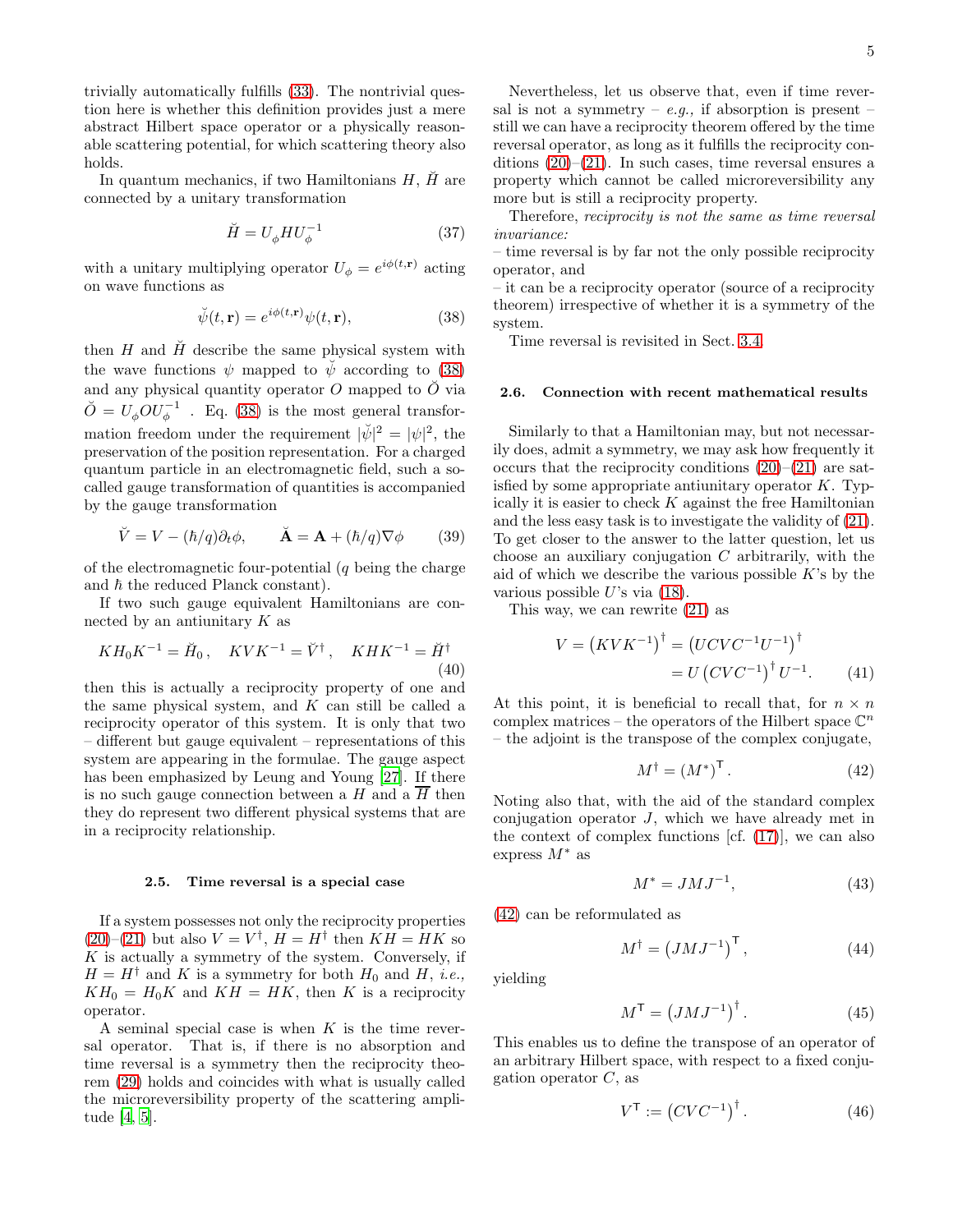This notation makes it possible to re-express the condition  $(41)$  as

<span id="page-5-0"></span>
$$
V = UVTU-1.
$$
 (47)

Why this form is worth considering becomes apparent when we turn towards the mathematical literature. Indeed, there is a recently increasing interest in conjugation operators and, more generally, in antiunitary ones [\[41](#page-17-1)[–47\]](#page-17-2). Especially relevant to our situation is the paper by Garcia and Tener [\[45\]](#page-17-3), where the authors study ex-actly condition [\(47\)](#page-5-0), in Hilbert spaces  $\mathbb{C}^n$ , *i.e.*, for  $n \times n$ complex matrices  $V, U$ . They present a necessary and sufficient condition for those  $V$ 's which fulfill  $(47)$  with some appropriate unitary  $U$  – in other words, which  $V$ 's are unitarily equivalent to their transpose. Here, let us only mention some simple special cases. To this end, we recall that a complex matrix  $S$  is a self-transpose one (also called complex symmetric) if

$$
S^{\mathsf{T}} = S. \tag{48}
$$

It is evident that self-transpose matrices are unitarily equivalent to their transpose. What turns out is that any matrix Z that is unitarily equivalent to a self-transpose matrix,

$$
(\check{U}Z\check{U}^{-1})^{\mathsf{T}} = \check{U}Z\check{U}^{-1} \quad \text{(for some unitary } \check{U}), \quad (49)
$$

also proves to satisfy  $Z = UZ^{\mathsf{T}}U^{-1}$ , with  $U := (\check{U}^{\mathsf{T}}\check{U})^{-1}$ .

Similarly can one find that antiskew-self-transpose (also called complex antiskewsymmetric) matrices, i.e., matrices of the block matrix form

$$
A = \begin{pmatrix} B_1 & B_2 \\ B_3 & B_4 \end{pmatrix}, \quad B_2^{\mathsf{T}} = -B_2, \quad B_3^{\mathsf{T}} = -B_3, \quad B_4^{\mathsf{T}} = B_1,
$$
\n
$$
(50)
$$

and, more generally, matrices that are unitarily equivalent to an antiskew-self-transpose one, are also unitarily equivalent to their transpose.

Now, the necessary and sufficient condition of the finite dimensional case found in the work by Garcia and Tener [\[45\]](#page-17-3) can be directly applicable for our infinite dimensional Hilbert space situation when, for practical purposes and applications, we restrict our search for U (our search for  $K$ ) to some special product form. Actually, it is just such a type of restriction that we are going to consider in the following sections. In addition, the known finite dimensional result paves the way for the corresponding infinite dimensional theorem to come. In fact, the straightforward infinite dimensional extension of the finite dimensional condition – replacing the building block matrices involved by infinite dimensional operators – provides a sufficient requirement. It is plausible to expect, but is yet to be justified, that this extended condition is not only sufficient but necessary as well.

To summarize, these mathematical results help physics to find systems with a reciprocity property.

As an example, we close this section on the mathematical literature by quoting a finding by Garcia and

Tener [\[45\]](#page-17-3): For  $n \leq 7$ , any  $n \times n$  complex matrix that is unitarily equivalent to its transpose,  $V = UV<sup>T</sup>U<sup>-1</sup>$ , can be brought into self-transpose form by a certain unitary transformation,  $\check{U}V\check{U}^{-1} = (\check{U}V\check{U}^{-1})^{\mathsf{T}}$ . In the light of Part [3,](#page-6-0) it will be apparent that many physical applications benefit from this, since the labor of finding a reciprocity operator is reduced to finding an orthonormal basis transformation that makes the potential matrix/operator self-transpose.

# <span id="page-5-5"></span>2.7. Reciprocity violation

In situations where  $(20)$  and  $(26)$  are valid but  $(21)$ does not hold, it is an interesting question that "to what extent" reciprocity is violated. For generic  $K$ , this is not easy to answer but, for the cases when  $K^2$  commutes with  $\boldsymbol{V},$ 

<span id="page-5-2"></span>
$$
K^2VK^{-2} = V,\tag{51}
$$

it is possible to provide a quantitative solution. For example, K's obeying

<span id="page-5-1"></span>
$$
K^2 = e^{i\kappa}I\tag{52}
$$

belong to this class, and [\(52\)](#page-5-1) includes the antiunitary operators that occur most frequently in physics, *i.e.*, time reversal and charge conjugation. [Actually, this  $e^{i\kappa}$  can only be  $\pm 1$ , as one finds substituting it into  $KK^2 = K^2K$ [\[41\]](#page-17-1)].

The advantage to have [\(51\)](#page-5-2) is that it is equivalent to

<span id="page-5-3"></span>
$$
KVK^{-1} = K^{-1}VK.
$$
 (53)

Therefore, if we decompose  $V$  as

$$
V = V_{+} + V_{-}, \qquad V_{\pm} := \frac{1}{2} \left( V \pm K^{-1} V^{\dagger} K \right) \tag{54}
$$

then [\(53\)](#page-5-3) ensures that

$$
KV_{\pm}K^{-1} = \pm V_{\pm}^{\dagger},\tag{55}
$$

as is easy to check. Taking a look at [\(21\)](#page-3-1), we are pleased to realize that we have succeeded in decomposing  $V$  as a sum of a reciprocity preserving term  $(V_+)$  and a maximally reciprocity violating one  $(V_$ ). Utilizing [\(5\)](#page-2-0) for the  $\alpha \to \beta$  and  $\overline{\beta} \to \overline{\alpha}$  amplitudes yields

$$
\langle \beta | T | \alpha \rangle = \langle \beta | T_+ | \alpha \rangle + \left( \chi_{+, \beta}^{T_-}, V_- \chi_{\alpha}^+ \right), \qquad (56)
$$

$$
\langle \overline{\alpha} | T | \overline{\beta} \rangle = \langle \overline{\alpha} | T_+ | \overline{\beta} \rangle + \left( \chi_{+, \overline{\alpha}}^{T_-}, V_- \chi_{\overline{\beta}}^+ \right). \tag{57}
$$

The component  $V_+$  is reciprocity preserving so

$$
\langle \beta | T_+ | \alpha \rangle = \langle \overline{\alpha} | T_+ | \overline{\beta} \rangle, \qquad (58)
$$

and thus we arrive at

<span id="page-5-4"></span>
$$
\langle \beta | T | \alpha \rangle - \langle \overline{\alpha} | T | \overline{\beta} \rangle = \left( \chi_{+, \beta}^{T-}, V_- \chi_{\alpha}^+ \right) - \left( \chi_{+, \overline{\alpha}}^{T-}, V_- \chi_{\overline{\beta}}^+ \right). \tag{59}
$$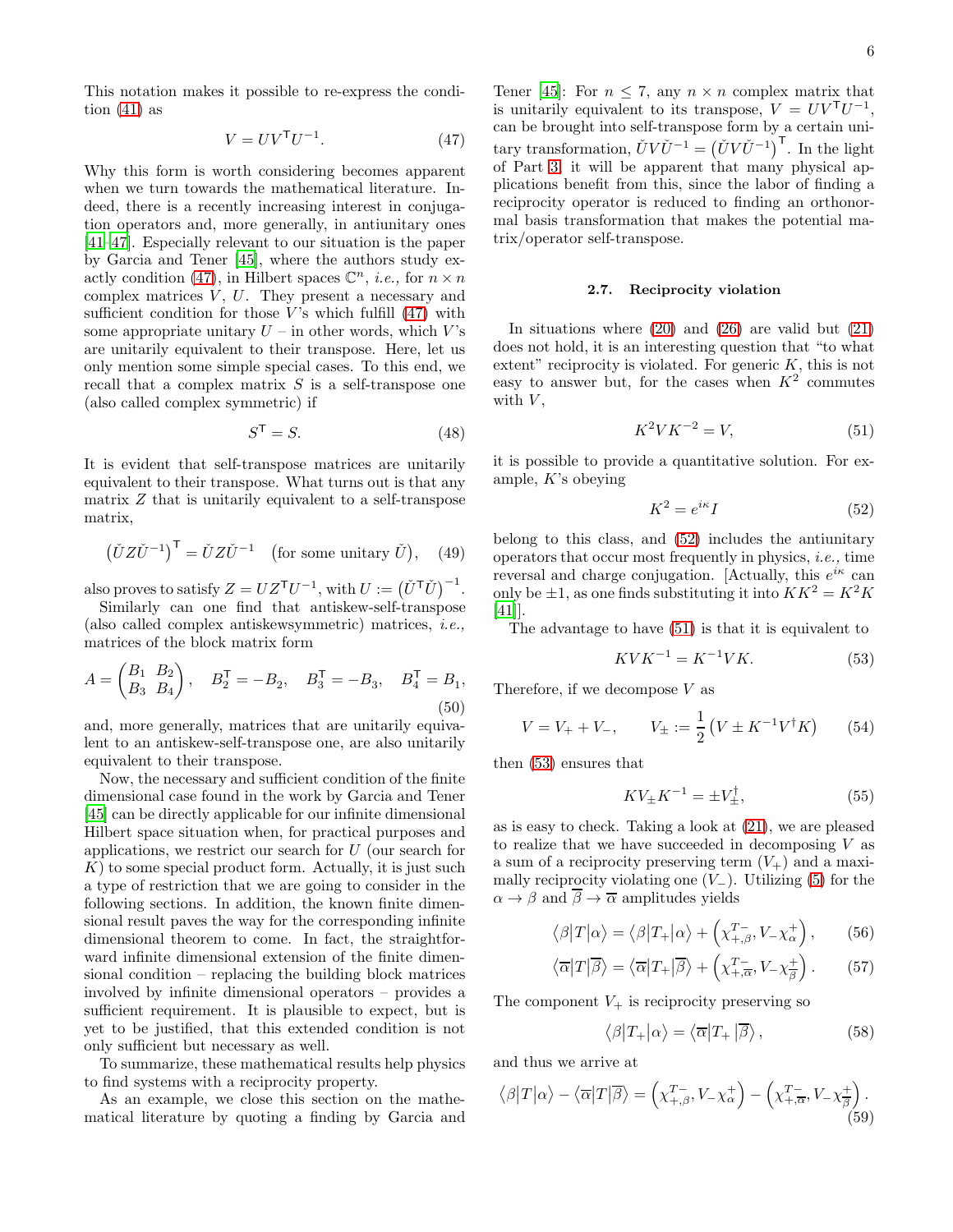Here, it is the right hand side that measures the extent to which reciprocity is violated.

In case we wish to evaluate [\(59\)](#page-5-4) approximately and apply the Born approximation based formula [\(8\)](#page-2-5) then reciprocity violation is approximated as simply as

<span id="page-6-1"></span>
$$
\langle \beta | T | \alpha \rangle - \langle \overline{\alpha} | T | \overline{\beta} \rangle \approx (u_{\beta}, V_{-} u_{\alpha}) - (u_{\overline{\alpha}}, V_{-} u_{\overline{\beta}}). \quad (60)
$$

After some straightforward algebra on the second term of the rhs that is based upon the observation that

$$
K^{-1}V_{\pm}K = \pm V_{\pm}^{\dagger} \tag{61}
$$

is also implied by [\(53\)](#page-5-3), [\(60\)](#page-6-1) can be rewritten as

<span id="page-6-6"></span>
$$
\langle \beta | T | \alpha \rangle - \langle \overline{\alpha} | T | \overline{\beta} \rangle \approx 2(u_{\beta}, V_{-} u_{\alpha}). \tag{62}
$$

The effect of the reciprocity violating potential component  $V_$  is manifest.

## <span id="page-6-5"></span>2.8. Magnitude reciprocity

In many experiments, one measures magnitudes  $|\langle \beta |T | \alpha \rangle|$  rather than the transition amplitudes  $\langle \beta | T | \alpha \rangle$  themselves. Hence, it may occur that reciprocity is violated,  $\langle \beta | T | \alpha \rangle \neq \langle \overline{\alpha} | T | \overline{\beta} \rangle$ , but this is not observed because

$$
|\langle \beta | T | \alpha \rangle| = |\langle \overline{\alpha} | T | \overline{\beta} \rangle| \tag{63}
$$

holds. Situations [\(63\)](#page-6-2) can be termed quasireciprocity or magnitude reciprocity. Similarly, two systems may be magnitude reciprocal partners of each other [a generalization of Sect. [2.4\]](#page-3-11).

A useful connection between (full, true, complete) reciprocity and magnitude reciprocity can be established as follows. Let us perform a unitary transformation  $\hat{U}$  on a system with potential V, by such a  $\hat{U}$  that commutes with  $H_0$ . Completely analogously to the lines  $(23)$ – $(25)$ and [\(28\)](#page-3-5) can one obtain

$$
\hat{U} G_E^{\pm} \hat{U}^{-1} = \hat{G}_E^{\pm}, \quad \hat{U} \chi_{\alpha}^{\pm} = \hat{\chi}_{\hat{\alpha}}^{\pm}, \quad \hat{U} \chi_{\beta}^{\pm} = \hat{\chi}_{\hat{\beta}}^{\pm}, \quad (64)
$$

where  $\hat{G}^{\pm}_{E}$  is the Green's operator for the system with

$$
\hat{V} := \hat{U} V \hat{U}^{-1} \tag{65}
$$

and  $\hat{\chi}_{\hat{\alpha}}^{\pm}$  etc. belong to  $u_{\hat{\alpha}} := \hat{U}u_{\alpha}$  etc., in system  $\hat{V}$ . Now let us assume that  $\hat{U}$  admits  $u_{\alpha}$ ,  $u_{\beta}$  as eigenvectors:

$$
u_{\hat{\alpha}} \equiv \hat{U}u_{\alpha} = e^{i\hat{\delta}_{\alpha}}u_{\alpha}, \qquad u_{\hat{\beta}} \equiv \hat{U}u_{\beta} = e^{i\hat{\delta}_{\beta}}u_{\beta}.
$$
 (66)

Then we find

$$
\hat{\chi}_{\hat{\alpha}}^{\pm} = e^{i\hat{\delta}_{\alpha}} \left( I + \hat{G}_{E}^{\pm} \hat{V} \right) u_{\alpha} = e^{i\hat{\delta}_{\alpha}} \hat{\chi}_{\alpha}^{\pm},\tag{67}
$$

and, proceeding similarly to [\(29\)](#page-3-7), obtain

$$
\langle \beta | T | \alpha \rangle = (u_{\beta}, V \chi_{\alpha}^{+}) = (\hat{U} u_{\beta}, \hat{U} V \chi_{\alpha}^{+})
$$
  
=  $(u_{\hat{\beta}}, \hat{V} \hat{\chi}_{\hat{\alpha}}^{+}) = e^{-i \hat{\delta}_{\beta}} e^{i \hat{\delta}_{\alpha}} (u_{\beta}, \hat{V} \hat{\chi}_{\alpha}^{+})$   
=  $e^{i (\hat{\delta}_{\alpha} - \hat{\delta}_{\beta})} \langle \beta | \hat{T} | \alpha \rangle$ . (68)

We can see that the transition amplitude for the same process in the two systems is the same in magnitude.

Therefore, if not V but such a  $\hat{V}$  is in a reciprocal partnership with a  $\overline{V}$  then V is in magnitude reciprocal partnership with  $\overline{V}$ . And, reversely, a magnitude reciprocity can be converted to reciprocity with an appropriate transformed system.

This observation will find an important application in Sect. [3.7,](#page-12-0) the importance being illustrated in Part [4.](#page-13-0)

## <span id="page-6-0"></span>3. RECIPROCITY FOR TWO SPIN/POLARIZATION DEGREES OF FREEDOM

For waves described by a scalar square integrable complex function, and for multicomponent wave functions with a Hamiltonian that is independent of the spin/polarization degree of freedom, the complex conjugation J usually satisfies the reciprocity conditions [\(20\)](#page-3-0) and [\(21\)](#page-3-1). The simplest case where the existence of a reciprocity theorem is nontrivial is when we have a two-component wave function and the Hamiltonian does depend on the two-component degree of freedom (in addition to space dependence).

## <span id="page-6-2"></span>3.1. Two-component wave functions and the reciprocity conditions

In the rest of the paper, we concentrate on twocomponent wave functions

$$
\psi = \begin{pmatrix} \psi_1 \\ \psi_2 \end{pmatrix}, \tag{69}
$$

where  $\psi_1, \psi_2$  are spatially square integrable complex functions. Such wave functions appear in the quantum mechanics of a 1/2-spin particle, and the two polarizations of light can also be described this way (see more on this in Part [4\)](#page-13-0). Let the scattering potential  $V = V(\mathbf{r})$ be a  $2 \times 2$  matrix valued function so the matrix entries  $V_{ik}(\mathbf{r})$   $(j, k = 1, 2)$  are complex valued functions. On the other side, let us assume that  $H_0$  does not mix the two components of the wave function. For simplicity, we take the specific choice

$$
H_0 := -\Delta; \tag{70}
$$

in case we describe a  $1/2$ -spin quantum particle of mass  $\mu$ , energy values are considered hereafter rescaled by  $2\mu/\hbar^2~[\bar{\hbar^2}/(2\mu)\equiv 1$  convention].

A complete set of eigenfunctions of  $H_0$  is formed by the functions

<span id="page-6-4"></span>
$$
u_{\alpha}(\mathbf{r}) = p_{\alpha}e^{i\mathbf{k}_{\alpha}\mathbf{r}} \tag{71}
$$

with eigenvalue

<span id="page-6-3"></span>
$$
E_{\alpha} = k_{\alpha}^2,\t\t(72)
$$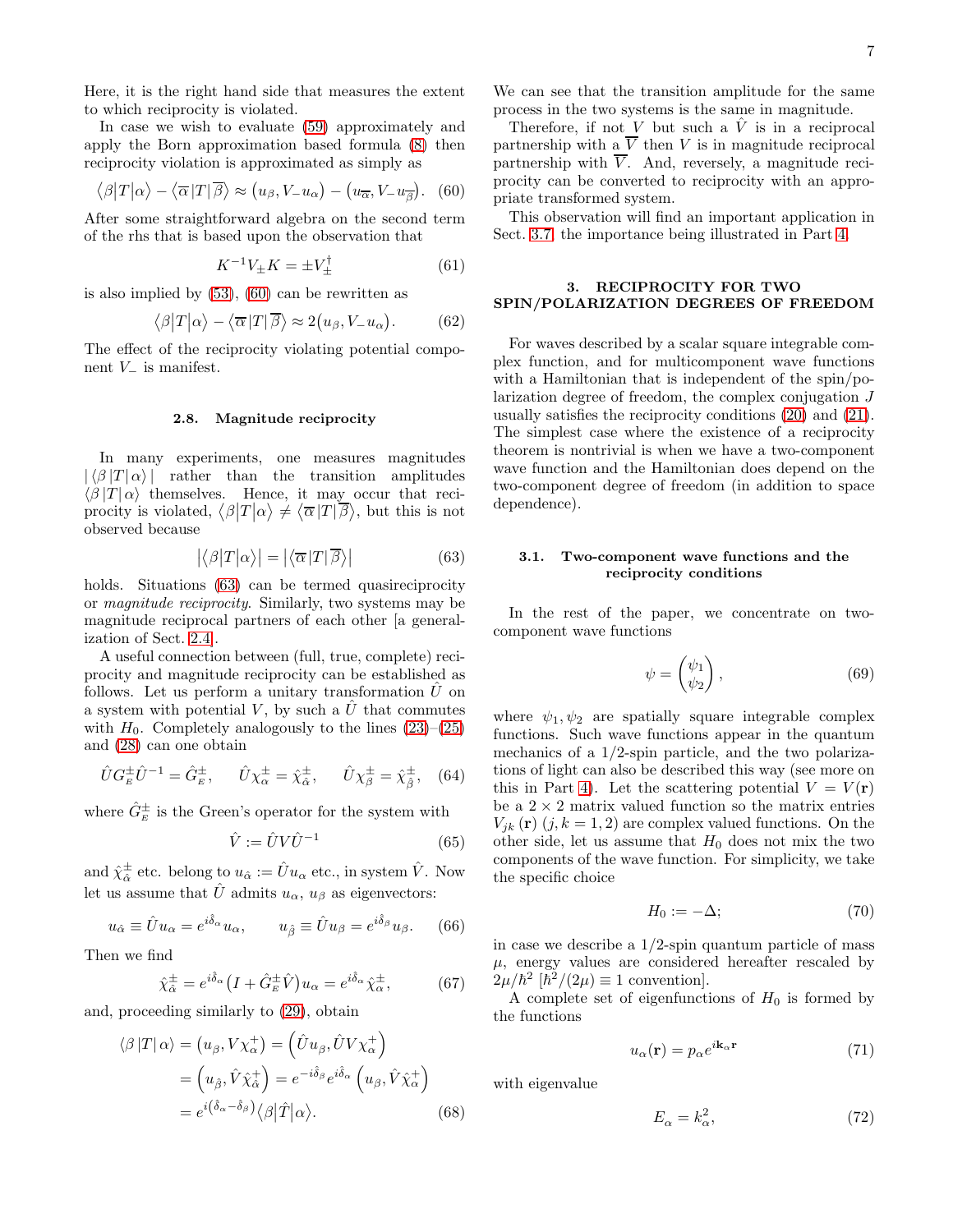where  $\mathbf{k}_{\alpha}$  is an arbitrary wave vector and  $p_{\alpha}$  is a vector with two complex components  $p_{\alpha,j}$   $(j = 1, 2)$ , two linearly independent such polarization vectors p being considered for any fixed wave vector. Therefore, in this concrete setting, the index  $\alpha$  comprises the eigenfunction identifying quantities as

<span id="page-7-1"></span>
$$
\alpha \equiv \mathbf{k}_{\alpha}, p_{\alpha}.\tag{73}
$$

For describing scattering processes, it is often beneficial to introduce the retarded  $(+)$  and advanced  $(-)$  scattering amplitudes of the original and the adjoint problem, respectively [\[4](#page-16-3)]:

$$
f^{\pm}(\mathbf{k}_{\beta}, \alpha)_{j} := -\frac{1}{4\pi} \int e^{\mp i\mathbf{k}_{\beta} \mathbf{r}} V_{jk}(\mathbf{r}) \chi_{\alpha, k}^{\pm}(\mathbf{r}) d^{3} \mathbf{r},
$$

$$
f^{T\pm}(\mathbf{k}_{\beta}, \alpha)_{j} := -\frac{1}{4\pi} \int e^{\mp i\mathbf{k}_{\beta} \mathbf{r}} V_{jk}^{\dagger}(\mathbf{r}) \chi_{\alpha, k}^{T\pm}(\mathbf{r}) d^{3} \mathbf{r}, (74)
$$

each scattering amplitude being a two-component quantity  $(j = 1, 2)$ , and summation over repeated indices understood. With these notations, [\(4\)](#page-1-1) can be rewritten as

$$
\langle \beta | T | \alpha \rangle = -4\pi \left( p_{\beta}, f^{+} \left( \mathbf{k}_{\beta}, \alpha \right) \right) = -4\pi \left( f^{T-} \left( -\mathbf{k}_{\alpha}, \beta \right), p_{\alpha} \right), \tag{75}
$$

the notation  $($ ,  $)$  used for the scalar product in  $\mathbb{C}^2$  as well, *i.e.*,  $(p, q) = p_j^* q_j = p_1^* q_1 + p_2^* q_2$ .

Consequently, when the reciprocity theorem [\(29\)](#page-3-7) holds then it can be expressed via the scattering amplitudes as

$$
(p_{\beta}, f^{+}(\mathbf{k}_{\beta}, \alpha)) = (p_{\overline{\alpha}}, f^{+}(\mathbf{k}_{\overline{\alpha}}, \overline{\beta}))
$$
  
=  $(f^{T-}(-\mathbf{k}_{\alpha}, \beta), p_{\alpha}) = (f^{T-}(-\mathbf{k}_{\overline{\beta}}, \overline{\alpha}), p_{\overline{\beta}}).$  (76)

the latter line following from [\(75\)](#page-7-0).

As has been mentioned in Sect. [2.2,](#page-2-2) the antiunitary operators are very many in number. In what follows, we will restrict our attention to an important class of antiunitary operators, namely, to those  $K$  which are of the form

<span id="page-7-3"></span>
$$
K = UJ,\t(77)
$$

where U is a  $2 \times 2$  unitary matrix – mixing the two components of our two-component wave functions, in a spaceindependent way – and  $J$  is the antiunitary operator of complex conjugation [cf. [\(17\)](#page-2-4)]. So to say, these are essentially  $2 \times 2$  antiunitary operators. With such a K, [\(26\)](#page-3-6) gets concretized as

$$
u_{\overline{\alpha}}(\mathbf{r}) = (K u_{\alpha})(\mathbf{r}) = (U p_{\alpha}^{*}) e^{-i\mathbf{k}_{\alpha}\mathbf{r}},
$$
  

$$
\mathbf{k}_{\overline{\alpha}} = -\mathbf{k}_{\alpha}, \qquad p_{\overline{\alpha}} = U p_{\alpha}^{*},
$$
 (78)

which can also be written as

<span id="page-7-6"></span>
$$
\overline{\alpha} = -\mathbf{k}_{\alpha}, U p_{\alpha}^{*} \tag{79}
$$

 $[cf. (73)].$  $[cf. (73)].$  $[cf. (73)].$ 

Clearly, a  $K$  of this specialized form commutes with  $H_0 = -\Delta$  so the first of the reciprocity requirements,  $(20)$ , is fulfilled. In parallel, the other – and much more nontrivial – reciprocity condition,  $(21)$ , simplifies to

<span id="page-7-2"></span>
$$
V = UVTU-1,
$$
\n(80)

as we have already seen at [\(47\)](#page-5-0). Note that, from the point of view of Sect. [2.6,](#page-4-3) now  $\overrightarrow{C} = J$  and  $V^{\mathsf{T}}$  is directly the standard matrix transpose of V .

Before starting to analyze condition [\(80\)](#page-7-2), we make two remarks in passing. The first is that, should  $V$  be a nonlocal potential, i.e., an operator acting on wave functions as

$$
(V\psi)(\mathbf{r}) = \int V(\mathbf{r}, \mathbf{r}') \psi(\mathbf{r}') d^3 \mathbf{r}',\tag{81}
$$

<span id="page-7-7"></span>requirement [\(80\)](#page-7-2) is concretized as

$$
V(\mathbf{r}, \mathbf{r}') = UV(\mathbf{r}', \mathbf{r})U^{-1},\tag{82}
$$

since

$$
V^{\dagger}(\mathbf{r}, \mathbf{r}') = V(\mathbf{r}', \mathbf{r})^{*}.
$$
 (83)

Reciprocity for nonlocal potentials has been considered in [\[24](#page-16-21)[–26\]](#page-16-23).

<span id="page-7-0"></span>The second remark is that a larger family of possible reciprocity operators is also allowed: Those when U of [\(77\)](#page-7-3) is a Hilbert space operator acting on wave functions as

$$
(U\psi)(\mathbf{r}) = Q\psi(\mathbf{O}^{-1}\mathbf{r})
$$
 (84)

with a unitary  $2 \times 2$  matrix Q and an orthogonal transformation  $O$ . Such more general  $Ks$  also commute with  $H_0 = -\Delta$ , and allow for a broader range of applications. The thorough discussion of such operators is, however, more complicated so here we focus on the case of purely  $2 \times 2$  matrix Us.

### 3.2. Unitary equivalence of a two-by-two matrix to its transpose

Condition [\(80\)](#page-7-2) says that

<span id="page-7-5"></span>
$$
V(\mathbf{r}) = UV^{\mathsf{T}}(\mathbf{r})U^{-1}
$$
 (85)

has to be fulfilled at any location r, with a certain  $2 \times$ 2 unitary matrix U. As a first step in analyzing this requirement, let us consider it at a fixed r. In other words, let us first pretend that our potential is a constant.

Then the question is that which  $2 \times 2$  matrices V are unitarily equivalent to their transpose  $V^{\mathsf{T}}$ . Let us now answer this question.

A useful characterization of any  $2 \times 2$  matrix V is done by four complex numbers  $v_0, v_1, v_2, v_3$  via the following expansion:

<span id="page-7-4"></span>
$$
V = v_0 \sigma_0 + v_1 \sigma_1 + v_2 \sigma_2 + v_3 \sigma_3
$$
  
=  $v_0 \sigma_0 + \mathbf{v} \boldsymbol{\sigma} = \begin{pmatrix} v_0 + v_3 & v_1 - iv_2 \\ v_1 + iv_2 & v_0 - v_3 \end{pmatrix}$  (86)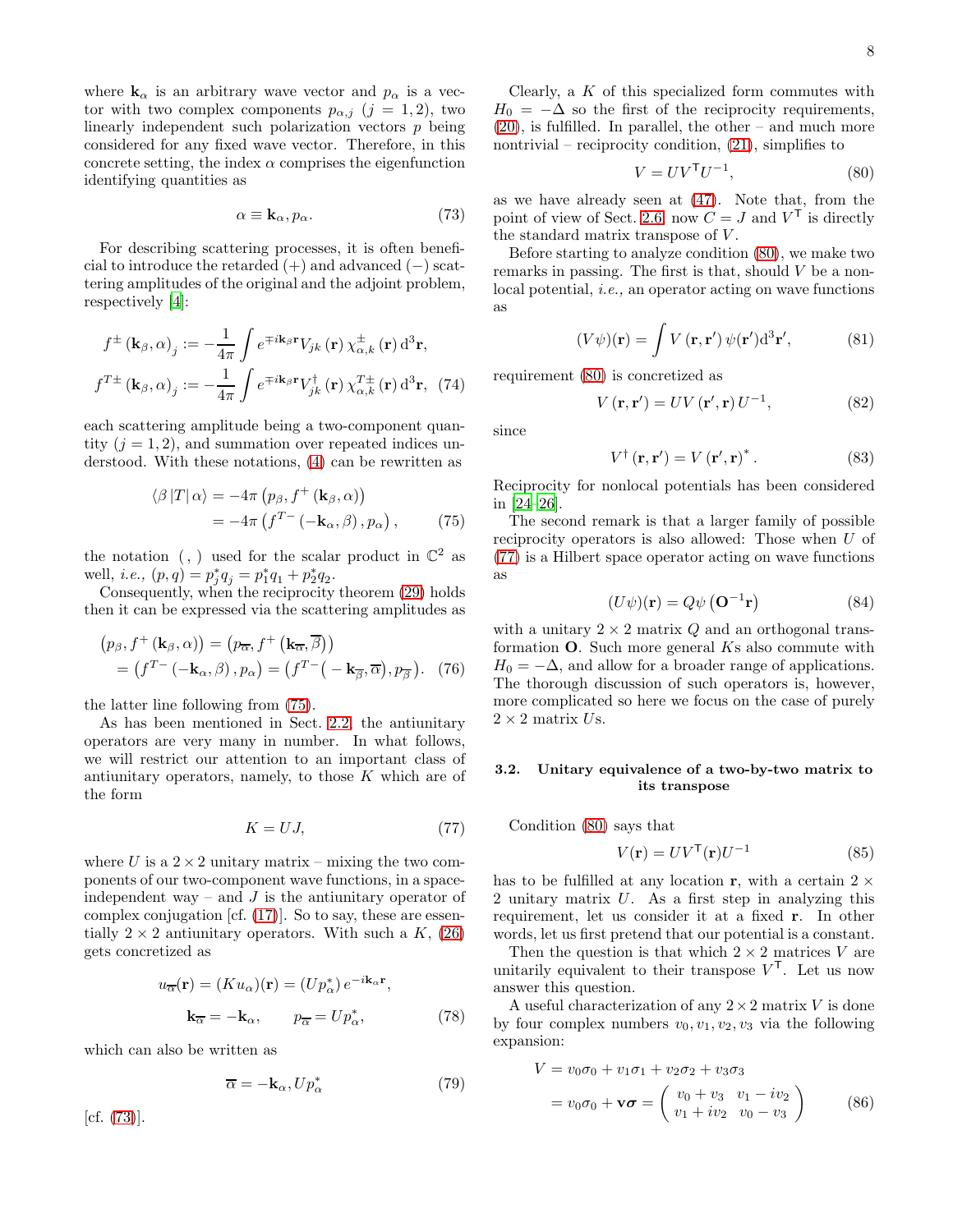with  $v_0 = \frac{1}{2}$ tr $V$  and  $\mathbf{v} = \frac{1}{2}$ tr $(\boldsymbol{\sigma} V)$ , where the matrices

$$
\sigma_0 = \begin{pmatrix} 1 & 0 \\ 0 & 1 \end{pmatrix}, \qquad \sigma_1 = \begin{pmatrix} 0 & 1 \\ 1 & 0 \end{pmatrix},
$$

$$
\sigma_2 = \begin{pmatrix} 0 & -i \\ i & 0 \end{pmatrix}, \qquad \sigma_3 = \begin{pmatrix} 1 & 0 \\ 0 & -1 \end{pmatrix}, \qquad (87)
$$

*i.e.*, the  $2 \times 2$  identity matrix and the Pauli matrices, are each self-adjoint. Here, v is frequently referred to as the Poincaré vector corresponding to  $V$ . In the case of a self-adjoint V, all the coefficients  $v_0, \ldots v_3$  are real, and, thence, v is a real three-dimensional vector, a vector in  $\mathbb{R}^3$ . When V describes absorption, too, then the imaginary part of  $\mathbf{v}$ , again a vector in  $\mathbb{R}^3$ , is nonzero. Furthermore, for a unitary  $U$ , this decomposition can be shown – e.g., using  $[5, p546]$  – to read

<span id="page-8-0"></span>
$$
U = e^{i\delta} \left( \cos \frac{\varphi}{2} \sigma_0 - i \sin \frac{\varphi}{2} \mathbf{n} \sigma \right), \quad 0 \le \delta, \varphi < 2\pi, \tag{88}
$$

where **n** is a real unit three-vector (element of  $\mathbb{R}^3$ ).

Now, the key observation for our purposes is that, if X is a matrix with real components  $(x_0, x_1, x_2, x_3) \equiv$  $(x_0, \mathbf{x})$ , then

<span id="page-8-1"></span>
$$
UXU^{-1} \equiv U(x_0\sigma_0 + \mathbf{x}\sigma) U^{-1} = x_0\sigma_0 + (\mathbf{O}_{\mathbf{n},\varphi}\mathbf{x})\sigma,
$$
\n(89)

where  $\mathbf{O}_{\mathbf{n},\varphi}$  is the rotation of real three-component vectors around **n** by angle  $\varphi$ , both defined by [\(88\)](#page-8-0). Eq. [\(89\)](#page-8-1) can be proven applying [\[5\]](#page-16-4)

<span id="page-8-3"></span>
$$
(\mathbf{a}\boldsymbol{\sigma})(\mathbf{b}\boldsymbol{\sigma}) = (\mathbf{a}\mathbf{b})\sigma_0 + i(\mathbf{a} \times \mathbf{b})\boldsymbol{\sigma}
$$
 (90)

and the geometrically easy-to-check formula

$$
\mathbf{O}_{\mathbf{n},\varphi}\mathbf{x} = (\mathbf{n}\mathbf{x})\,\mathbf{n} + [\mathbf{x} - (\mathbf{n}\mathbf{x})\,\mathbf{n}] \cos \varphi + (\mathbf{n} \times \mathbf{x}) \sin \varphi \tag{91}
$$

[telling that a rotation does not change the component parallel to the axis (first term), and rotates the component orthogonal to the axis, in the plane orthogonal to the axis (second and third terms)].

Being ready to turn towards the question of  $V =$  $UV^{T}U^{-1}$ , let us observe that

$$
V^{\mathsf{T}} = (v_0 \sigma_0 + v_1 \sigma_1 + v_2 \sigma_2 + v_3 \sigma_3)^{\mathsf{T}}
$$
  
=  $v_0 \sigma_0 + v_1 \sigma_1 - v_2 \sigma_2 + v_3 \sigma_3,$  (92)

since  $\sigma_0$ ,  $\sigma_1$ , and  $\sigma_3$  are self-transpose and  $\sigma_2$  is anti-selftranspose. Geometrically, transposition means a reflection of both  $\text{Re } v$  and  $\text{Im } v$  in  $\mathbb{R}^3$ , with respect to the  $\sigma_1-\sigma_3$  plane. In notation,  $V \mapsto V^{\mathsf{T}}$  means

$$
\operatorname{Re} \mathbf{v} \mapsto \mathbf{P}_{13} \left( \operatorname{Re} \mathbf{v} \right), \qquad \operatorname{Im} \mathbf{v} \mapsto \mathbf{P}_{13} \left( \operatorname{Im} \mathbf{v} \right), \tag{93}
$$

 $P_{13}$  standing for the reflection in question.

To summarize, the problem whether a  $V$  admits a  $U$ with which  $V = UV^{\mathsf{T}}U^{-1}$  is translated to the geometric question whether a rotation exists that brings  $P_{13}$  (Re v) back to Rev and  $P_{13}$  (Im v) back to Im v.

For the answer, first let us observe that, as has been mentioned above, a rotation rotates the component orthogonal to the axis, in the plane orthogonal to the axis and preserves the component parallel to the axis, thus the difference  $O_{n,\varphi}x-x$  is orthogonal to n (lies in the plane orthogonal to n). Since the difference  $\text{Re } \mathbf{v} - \mathbf{P}_{13} (\text{Re } \mathbf{v})$ is perpendicular to the  $\sigma_1-\sigma_3$  plane, the axis of any rotation that brings  $P_{13}$  (Rev) to Rev must be within the  $\sigma_1$ – $\sigma_3$  plane.

Now, a rotation  $O_{n,\varphi}$  rotates any plane that contains n to another plane containing n, the included angle between the two planes being  $\varphi$ .

Consequently, to any **n** within the  $\sigma_1-\sigma_3$  plane, let us consider the plane spanned by **n** and  $P_{13}$  (Re **v**) (which is unique as long as  $\text{Re } v \neq 0$ . Let  $\vartheta$  denote the angle between this plane and the  $\sigma_1-\sigma_3$  plane. Then the rotation  $\mathbf{O}_{\mathbf{n},\varphi}$  with  $\varphi := 2\vartheta$  brings the plane of **n** and  $\mathbf{P}_{13}$  (Rev) to its  $\sigma_1$ - $\sigma_3$ -reflected, *i.e.*, the plane of **n** and Re **v**, and brings no other plane to its  $\sigma_1$ - $\sigma_3$ -reflected.

Hence, if we want  $\mathbf{P}_{13}$  (Im **v**) to be rotated to Im **v**, too, then  $P_{13}$  (Im v) must be contained in the plane of **n** and  $P_{13}$  (Re **v**). We can always choose such an **n** that this is satisfied:

(1) If the plane spanned by  $\mathbf{P}_{13}$  (Re v) and  $\mathbf{P}_{13}$  (Im v) intersects with the  $\sigma_1-\sigma_3$  plane at a line then let **n** be along this line;

(2) if  $\text{Re } v$  and  $\text{Im } v$  are the multiples of each other, outside the  $\sigma_1-\sigma_3$  plane, then any **n** within the  $\sigma_1-\sigma_3$  plane suffices;

(3) at last, if both Rev and Imv are within the  $\sigma_1-\sigma_3$ plane then no rotation is needed (we choose the identity transformation).

We have concluded that any  $V$  admits a  $U$  that can be chosen based on Rev and Imv, the rotation  $O_{n,\varphi}$ corresponding to  $U$  being determined uniquely if  $\text{Re } \mathbf{v}$ and Im v are linearly independent.

Having answered our problem, we can make the following useful 'by-product' observation. If we rotate by  $-\vartheta$  instead of  $2\vartheta$  then we rotate both Rev and Imv into the  $\sigma_1-\sigma_3$  plane. In other words, we establish a unitary transformation of V into a self-transpose matrix. This transformation embodies an example of  $\check{U}$  in Sect. [2.6.](#page-4-3)

The fact that any  $2 \times 2$  matrix is unitarily equivalent to a self-transpose one has been known for a long time – see the mathematical literature invoked in Sect. [2.6](#page-4-3) – and here it emerges in a geometric incarnation.

<span id="page-8-4"></span>Furthermore, it is adequate to recall again the results mentioned in Sect. [2.6,](#page-4-3) revealing that, in dimensions  $n \leq 7$ , unitary equivalence to the transpose holds for the same matrices as unitary equivalence to a self-transpose matrix.

During the above consideration, the special case when  $\text{Re } v$  and  $\text{Im } v$  are the multiples of each other behaved in a distinguished way. This occurs when, in the de-composition [\(86\)](#page-7-4),  $\mathbf{v} = c\mathbf{b}$  with a complex c and a real three-vector b:

<span id="page-8-2"></span>
$$
V = v_0 \sigma_0 + c \mathbf{b} \boldsymbol{\sigma}.
$$
 (94)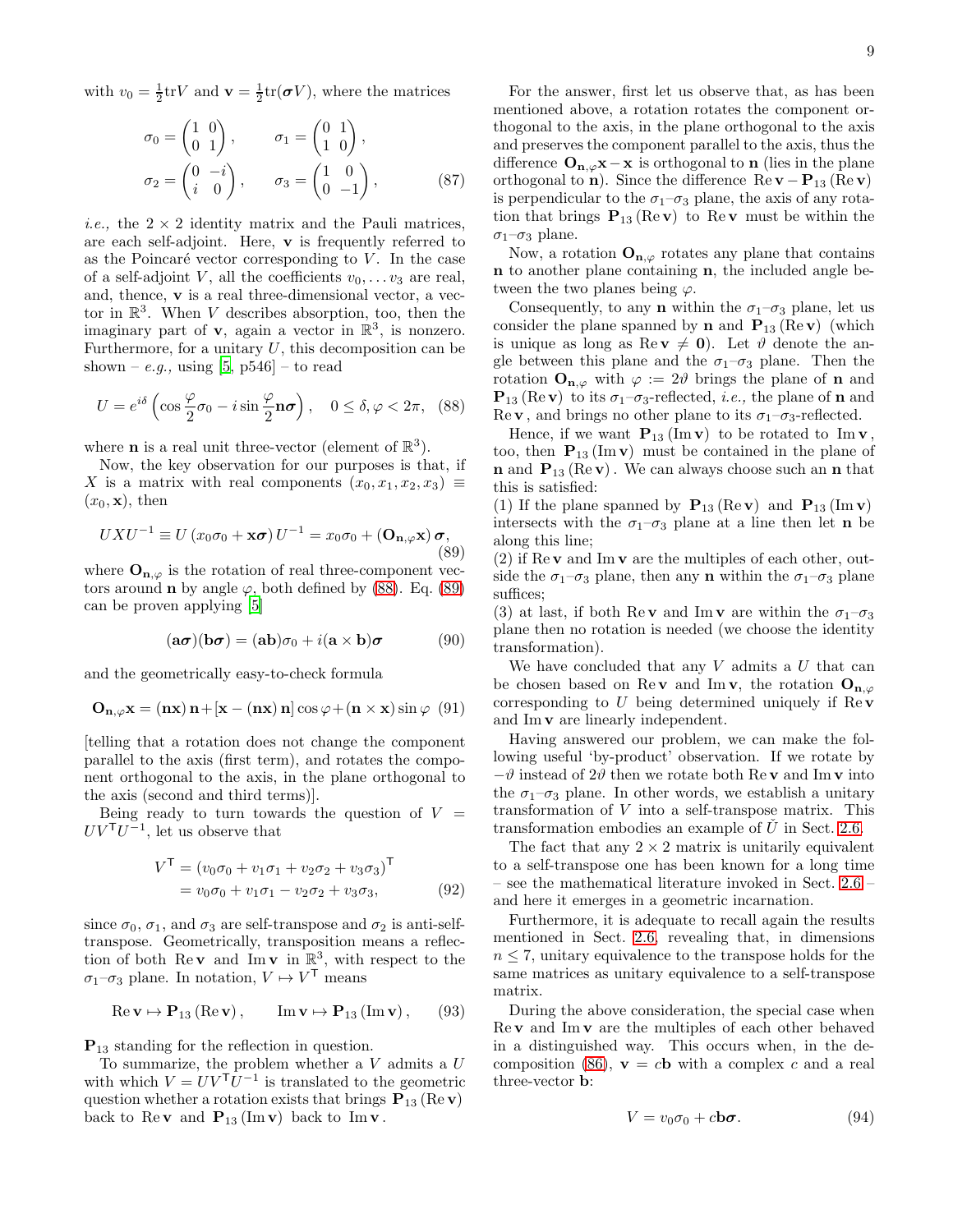These V can be called univectorial, and the other ones, with linearly independent  $\text{Re } v$  and  $\text{Im } v$ , bivectorial. The family of univectorial potentials is important from the physical point of view, as it includes the scattering interaction of a neutron with an absorptive medium with a magnetic field – where **b** is the magnetic field  $\bf{B}$  it $self$  – and also the Mössbauer scattering of photons (see Part  $4$ ) – where **b** is not directly the magnetic field but is determined by it. Univectorial potentials will play two important roles in our subsequent discussion, one uncovered in Sect. [3.7](#page-12-0) and the other, based on their special property in the above geometric picture, turning out in the following section.

#### <span id="page-9-1"></span>3.3. A criterion ensuring a reciprocity operator

Now, we are prepared to make the second step, taking the space dependence of V into consideration. The corresponding second question is: When does [\(85\)](#page-7-5) hold for any location r?

Fortunately, the consideration we made in the above section enables us to give the answer immediately. Namely, any given  $U$  means a given plane – which it can rotate to its reflected – so if and only if all  $\text{Re } \mathbf{v}(\mathbf{r})$ ,  $\text{Im}\,\mathbf{v}(\mathbf{r})$  of all locations **r** are in a common plane within  $\mathbb{R}^3$  then a U we seek exists, and it is actually the one corresponding to this common plane. Potentials with such a common plane may be called globally uniplanar.

One remarkable special case is a potential that is globally (everywhere) univectorial [see [\(94\)](#page-8-2)]. For such potentials, all those locally single vectors  $\mathbf{b}(\mathbf{r})$  have to fall within a common plane.

Another example, important for applications like those considered in Part [4,](#page-13-0) is when the potential is piecewise constant, taking a value  $V_1$  on one space domain, a value  $V_2$  on another domain, etc. Then the vectors

Re
$$
\mathbf{v}_1
$$
, Im $\mathbf{v}_1$ , Re $\mathbf{v}_2$ , Im $\mathbf{v}_2$ , ..., Re $\mathbf{v}_n$ , Im $\mathbf{v}_n$  (95)

must be within a common plane. Naturally, here again, rotating by half the angle (see the previous section) means a unitary transformation of each of these potentials to self-transpose ones.

For univectorial potential values  $V_1, V_2, \ldots, V_n$  with **, this criterion of a common plane implies** that any two univectorial values admit a common unitary transformation to their transpose (and another one to self-transpose ones), the common plane being spanned by  $\mathbf{b}_1$  and  $\mathbf{b}_2$ , being orthogonal to  $\mathbf{b}_1 \times \mathbf{b}_2$ , with the exception of collinear  $\mathbf{b}_1, \mathbf{b}_2$  when the common plane is not even unique. The existence of a common plane becomes nontrivial only for  $n \geq 3$ .

We close this section by mentioning the relationship between commutativity and joint reciprocity of  $2 \times 2$  matrices. This question is a natural one in the light of the well-known connection between commutativity and simultaneous diagonalizability of diagonalizable matrices.

Now, omitting straightforward details, one can find that  $V_1V_2 = V_2V_1$  if and only if

$$
\begin{aligned} \text{Re}\,\mathbf{v}_1 \times \text{Re}\,\mathbf{v}_2 - \text{Im}\,\mathbf{v}_1 \times \text{Im}\,\mathbf{v}_2 \\ &= \text{Re}\,\mathbf{v}_1 \times \text{Im}\,\mathbf{v}_2 + \text{Im}\,\mathbf{v}_1 \times \text{Re}\,\mathbf{v}_2 = \mathbf{0}. \end{aligned} \tag{96}
$$

It follows that  $\text{Re } \mathbf{v}_1$ ,  $\text{Re } \mathbf{v}_2$ ,  $\text{Im } \mathbf{v}_1$  and  $\text{Im } \mathbf{v}_2$  all lie within a plane. Hence,  $V_1$  and  $V_2$  admit a joint reciprocity operator. The converse direction does not hold: For example,  $V_1 = \sigma_1$  and  $V_2 = \sigma_3$  do not commute but share a common  $U$  that connects both of them with their own transpose. In fact,  $U = \begin{pmatrix} 1 & 0 \\ 0 & 1 \end{pmatrix}$  suffices as  $\sigma_1$  and  $\sigma_3$  are already self-transpose. Consequently, commutativity implies, but does not follow from, joint reciprocity.

#### <span id="page-9-0"></span>3.4. A special case of reciprocity: Time reversal

Similarly to how  $KVK^{-1} = V^{\dagger}$  is simplified, via the decomposition  $K = UJ$ , to  $V = UV^{T}U^{-1}$ , the generalization  $KVK^{-1} = \overline{V}^{\dagger}$  seen at [\(33\)](#page-3-10) becomes  $\overline{V}$  =  $UV<sup>T</sup>U<sup>-1</sup>$ . A physically important application of this reciprocal partnership between different systems, discussed in Sect. [2.3,](#page-2-6) occurs for  $U_T = -i\sigma_2$ , when  $K_T = U_T J$  is the time reversal operator of  $1/2$ -spin quantum mechanics [\[4](#page-16-3), [5](#page-16-4)].

Using [\(90\)](#page-8-3) and [\(92\)](#page-8-4), it is easy to check that the time reversal  $K_T$  maps

$$
V = v_0 \sigma_0 + v_1 \sigma_1 + v_2 \sigma_2 + v_3 \sigma_3 \tag{97}
$$

to

$$
\overline{V} = U_T V^{\mathsf{T}} U_T^{-1} = \sigma_2 (v_0 \sigma_0 + v_1 \sigma_1 - v_2 \sigma_2 + v_3 \sigma_3) \sigma_2^{-1}
$$
  
=  $v_0 \sigma_0 - v_1 \sigma_1 - v_2 \sigma_2 - v_3 \sigma_3$   
=  $v_0 \sigma_0 - \mathbf{v} \sigma$ . (98)

Two remarkable specializations are

(1) when  $\mathbf{v} = \mathbf{0}$ , and

(2) when  $v_0 = 0$ .

In case (1), we find  $\overline{V} = V$ , which means that, for spin/polarization-independent potentials, time reversal is a reciprocity operator. It is essential to emphasize that  $v_0$ is allowed be any complex number for this so reciprocity holds true also in cases when time reversal is not a symmetry (when Im  $v_0 \neq 0$ ). This situation serves as an example for what Sect. [2.5](#page-4-4) has pointed out: Reciprocity is not the same as time reversal invariance.

In case (2), we have  $\overline{V} = -V$ , that is, time reversal has mapped the potential to its negative. When  $V = c\mathbf{B}\boldsymbol{\sigma}$  – magnetic dipole in a magnetic field – this means  $\overline{B} = -B$ . This is in conformity with the well-known fact that time reversal must be accompanied by the reversal of magnetic field to obtain a generalized symmetry (a spectrum preserving equivalence between systems), which is now a reciprocal partnership as well. Reciprocity is more general than time reversal invariance.

For clarity, let us remark that the change  $\overline{B} = -B$ cannot be covered by a gauge transformation [\(39\)](#page-4-5). Gauge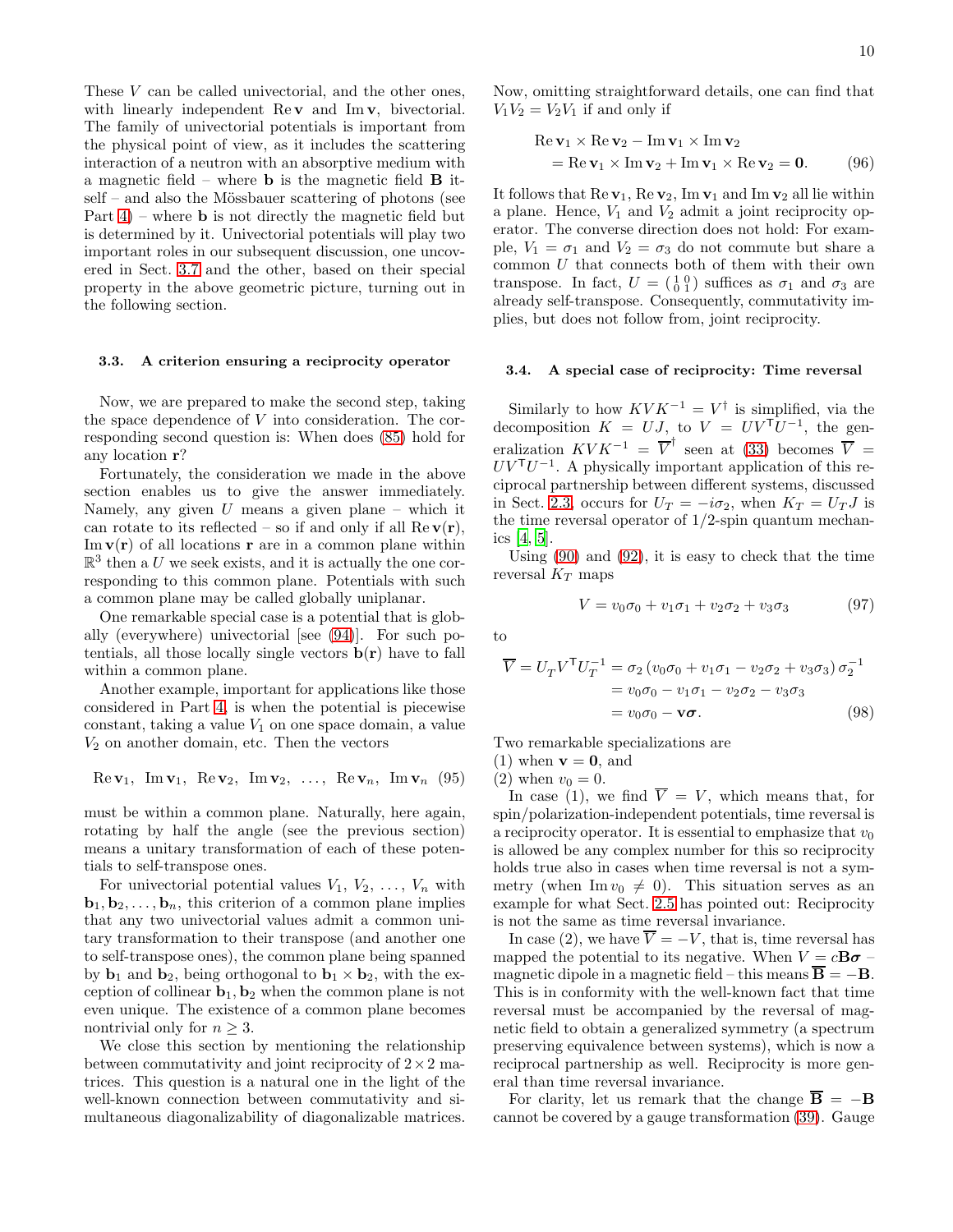transformations of the electromagnetic potentials always keep the electric and magnetic fields invariant.  $\overline{B} = -B$ does indeed mean two different physical systems.

#### <span id="page-10-0"></span>3.5. Reciprocity vs. rotation

 $\langle \beta | T | \alpha \rangle = \langle \overline{\alpha} | T | \overline{\beta} \rangle$  is the following: A source emits a The physical setting for testing the reciprocity theorem wave from direction  $\mathbf{k}_{\alpha}$  with polarization  $p_{\alpha}$  towards the scattering object, and the scattered wave is detected in direction  $\mathbf{k}_{\beta}$ , with polarization  $p_{\beta}$ ; and this scattering is compared to when the incoming direction is  $k_{\overline{B}}$  with incoming polarization  $p_{\overline{\beta}}$ , and the detector direction is  $k_{\overline{\alpha}}$ , detecting polarization  $p_{\overline{\alpha}}$ . Now, in experiments at large facilities it would be difficult to change the direction of the source. It is much more feasible to perform a rotation of the small scatterer sample. Let us now derive a version of the reciprocity theorem that does not require to modify the incoming direction, which can be achieved with the help of an appropriate rotation.

Let us start by repeating that, by [\(79\)](#page-7-6), we have now

$$
\mathbf{k}_{\overline{\alpha}} = -\mathbf{k}_{\alpha}, \qquad \mathbf{k}_{\overline{\beta}} = -\mathbf{k}_{\beta}.
$$
 (99)

Recall also that we are considering elastic scattering pro-cesses (see Sect. [2.1\)](#page-1-5), which ensures  $E_{\alpha} = E_{\beta}$  and implies  $k_{\alpha} = k_{\beta}$  [cf. [\(72\)](#page-6-3)]. This means that the vectors  $\mathbf{k}_{\alpha}$  and  $k_{\beta}$  can be interchanged by some rotation. More closely, we are interested in a rotation that brings  $\mathbf{k}_{\overline{\beta}} = -\mathbf{k}_{\beta}$ to  $\mathbf{k}_{\alpha}$ . Actually, one can observe that the rotation by  $\pi \equiv 180^{\circ}$  around the direction of the momentum transfer  $\mathbf{k}_{\beta} - \mathbf{k}_{\alpha}$  realizes this desire and, at the same time, maps  $\mathbf{k}_{\overline{\alpha}} = -\mathbf{k}_{\alpha}$  to  $\mathbf{k}_{\beta}$ , which has the benefit that the detector direction also remains the same as for the process  $\alpha \rightarrow \beta$ .

Furthermore, in the special case of forward scattering,  $k_{\beta} = k_{\alpha}$ , when there is no momentum transfer, any direction orthogonal to  $\mathbf{k}_{\alpha}$  suffices for the same purpose.

Let  $O_R$  denote this rotation around this direction and angle,

$$
\mathbf{n}_{R} = (\mathbf{k}_{\beta} - \mathbf{k}_{\alpha}) / |\mathbf{k}_{\beta} - \mathbf{k}_{\alpha}|, \qquad \varphi_{R} = \pi \qquad (100)
$$

(except for  $\mathbf{k}_{\beta} = \mathbf{k}_{\alpha}$ , when  $\mathbf{n}_{R}$  is arbitrary up to  $\mathbf{n}_{R} \mathbf{k}_{\alpha} =$ 0). It is known from  $1/2$ -spin quantum mechanics that a rotation is represented as a Hilbert space operator on the wave functions as

$$
(R\psi) (\mathbf{r}) = U_R \psi \left( \mathbf{O}_R^{-1} \mathbf{r} \right), \tag{101}
$$

where  $U_R$  is the  $SU(2)$  transformation [see also [\(88\)](#page-8-0)]

$$
U_R = \cos\frac{\varphi_R}{2}\sigma_0 - i\sin\frac{\varphi_R}{2}\mathbf{n}_R\boldsymbol{\sigma} = -i\mathbf{n}_R\boldsymbol{\sigma}.\qquad(102)
$$

Especially,

$$
(R u_{\overline{\alpha}}) (\mathbf{r}) = U_R p_{\overline{\alpha}} e^{i(\mathbf{O}_R \mathbf{k}_{\overline{\alpha}}) \cdot \mathbf{r}} = U_R U p_{\alpha}^* e^{-i\mathbf{k}_{\beta} \mathbf{r}} \quad (103)
$$

[note  $\mathbf{k} \cdot (\mathbf{O}_R^{-1} \mathbf{r}) = (\mathbf{O}_R \mathbf{k}) \cdot \mathbf{r}$ ], giving for the eigenfunction index [cf.  $(73)$  and  $(79)$ ]

$$
R\overline{\alpha} = \mathbf{O}_R \mathbf{k}_{\overline{\alpha}}, U_R p_{\overline{\alpha}} = -\mathbf{k}_{\beta}, U_R U p_{\alpha}^*.
$$
 (104)

Our  $H_0$  is rotation invariant so, with  $V_R \equiv RVR^{-1}$ ,

$$
RHR^{-1} = H_0 + RVR^{-1} = H_0 + V_R, \tag{105}
$$

$$
RG_{E}^{\pm}R^{-1} = \left(G_{E}^{\pm}\right)_{R},\tag{106}
$$

where  $(G_E^{\pm})_R$  denotes the Green's operator corresponding to  $V_R$  – see [\(1\)](#page-1-2) with Hamiltonian  $H_0 + V_R$ . This enables us to derive, from [\(2\)](#page-1-3),

<span id="page-10-1"></span>
$$
R\chi_{\overline{\alpha}}^{\pm} = Ru_{\overline{\alpha}} + RG_{E}^{\pm}R^{-1} \left(RVR^{-1}\right)Ru_{\overline{\alpha}}
$$

$$
= u_{R\overline{\alpha}} + \left(G_{E}^{\pm}\right)_{R}u_{R\overline{\alpha}}.
$$
 (107)

Consequently, the reciprocity theorem can be reexpressed first as

$$
\langle \beta | T | \alpha \rangle = \langle \overline{\alpha} | T | \overline{\beta} \rangle = \left( u_{\overline{\alpha}}, V \chi_{\overline{\beta}}^{+} \right) = \left( R u_{\overline{\alpha}}, R V R^{-1} R \chi_{\overline{\beta}}^{+} \right),
$$
\n(108)

and then in final form,

$$
\langle \mathbf{k}_{\beta}, p_{\beta} | T | \mathbf{k}_{\alpha}, p_{\alpha} \rangle = \langle \mathbf{k}_{\beta}, U_{R} U p_{\alpha}^{*} | T_{R} | \mathbf{k}_{\alpha}, U_{R} U p_{\beta}^{*} \rangle, (109)
$$

where the eigenfunction indices have been explicitly displayed, and  $T_R$  stands for the transition amplitude for scattering on  $V_R$ .

One can observe that the rotation is able to transform the incoming momentum to the outgoing one and vice versa, but unable to transform an incoming polarization to an outgoing one (and vice versa). Reciprocity is not the same as a rotational invariance.

It can be practical to choose the z coordinate axis of our coordinate system parallel to  $\mathbf{k}_{\beta} - \mathbf{k}_{\alpha}$ . Then  $\mathbf{n}_{R} =$  $(0\ 0\ 1)^{\mathsf{T}},\ U_R = -i\sigma_3.$  Since the transition amplitude, being a Hilbert space scalar product, remains invariant if we multiply both the initial and the final state by  $i$ , [\(109\)](#page-10-1) is simplified to

$$
\langle \mathbf{k}_{\beta}, p_{\beta} | T | \mathbf{k}_{\alpha}, p_{\alpha} \rangle = \langle \mathbf{k}_{\beta}, \sigma_3 U p_{\alpha}^* | T_R | \mathbf{k}_{\alpha}, \sigma_3 U p_{\beta}^* \rangle. \tag{110}
$$

In the special case  $U = \begin{pmatrix} 1 & 0 \\ 0 & 1 \end{pmatrix}$ , displaying explicitly the two components of the polarization vectors,

$$
\langle \mathbf{k}_{\beta}, p_{\beta_1}, p_{\beta_2} | T | \mathbf{k}_{\alpha}, p_{\alpha_1}, p_{\alpha_2} \rangle = \langle \mathbf{k}_{\beta}, p_{\alpha_1}^* , -p_{\alpha_2}^* | T_R | \mathbf{k}_{\alpha}, p_{\beta_1}^* , -p_{\beta_2}^* \rangle.
$$
 (111)

On the other side, in forward scattering,  $\mathbf{k}_{\beta} = \mathbf{k}_{\alpha}$ , a distinguished choice for the z axis is the direction of  $\mathbf{k}_{\alpha}$ . If  $n_R$  is in the x direction then  $U_R = -i\sigma_1$ , and the analogous result is

$$
\langle \mathbf{k}_{\beta}, p_{\beta} | T | \mathbf{k}_{\alpha}, p_{\alpha} \rangle = \langle \mathbf{k}_{\beta}, \sigma_1 U p_{\alpha}^* | T_R | \mathbf{k}_{\alpha}, \sigma_1 U p_{\beta}^* \rangle, \tag{112}
$$

which, for  $U = \begin{pmatrix} 1 & 0 \\ 0 & 1 \end{pmatrix}$ , simplifies to

<span id="page-10-2"></span>
$$
\langle \mathbf{k}_{\beta}, p_{\beta_1}, p_{\beta_2} | T | \mathbf{k}_{\alpha}, p_{\alpha_1}, p_{\alpha_2} \rangle
$$
  
= 
$$
\langle \mathbf{k}_{\beta}, p_{\alpha_2}^*, p_{\alpha_1}^* | T_R | \mathbf{k}_{\alpha}, p_{\beta_2}^*, p_{\beta_1}^* \rangle.
$$
 (113)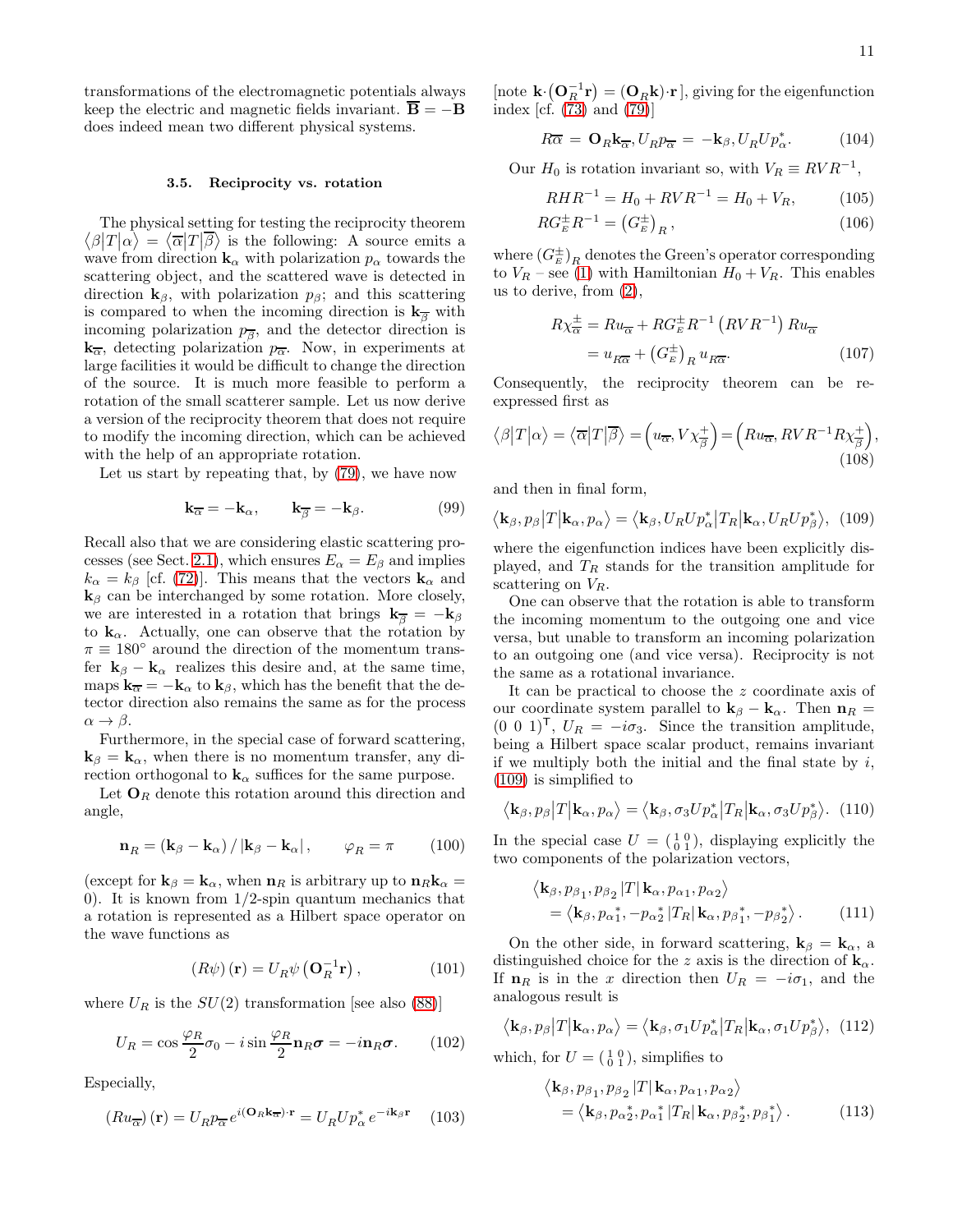Similarly, if  $n_R$  is in the y direction then  $U_R = -i\sigma_2$ , leading to

$$
\langle \mathbf{k}_{\beta}, p_{\beta} | T | \mathbf{k}_{\alpha}, p_{\alpha} \rangle = \langle \mathbf{k}_{\beta}, -i\sigma_2 U p_{\alpha}^* | T_R | \mathbf{k}_{\alpha}, -i\sigma_2 U p_{\beta}^* \rangle, \tag{114}
$$

and, for  $U = (\begin{smallmatrix} 1 & 0 \\ 0 & 1 \end{smallmatrix})$ , to

$$
\langle \mathbf{k}_{\beta}, p_{\beta_1}, p_{\beta_2} | T | \mathbf{k}_{\alpha}, p_{\alpha_1}, p_{\alpha_2} \rangle
$$
  
=  $\langle \mathbf{k}_{\beta}, -p_{\alpha_2}^*, p_{\alpha_1}^* | T_R | \mathbf{k}_{\alpha}, -p_{\beta_2}^*, p_{\beta_1}^* \rangle$ . (115)

For reciprocal partners V and  $\overline{V} = UV^{\mathsf{T}}U^{-1}$ , the generalization of [\(109\)](#page-10-1) reads, naturally,

$$
\langle \mathbf{k}_{\beta}, p_{\beta} | T | \mathbf{k}_{\alpha}, p_{\alpha} \rangle = \langle \mathbf{k}_{\beta}, U_{R} U p_{\alpha}^{*} | \overline{T}_{R} | \mathbf{k}_{\alpha}, U_{R} U p_{\beta}^{*} \rangle, (116)
$$

where  $\overline{T}$  corresponds to  $\overline{V}$  and  $\overline{T}_R$  to the rotated  $R\overline{V}R^{-1}.$ 

If the scattering potential  $V$  is spin/polarization independent,  $V(\mathbf{r}) = v_0(\mathbf{r})\sigma_0$ , then not only the free solutions  $u_{\alpha}(\mathbf{r})$  are of the form [\(71\)](#page-6-4) but the corresponding scattering solutions  $\chi^{\pm}_{\alpha}(\mathbf{r}), \chi^{\gamma\pm}_{\alpha}(\mathbf{r})$  are also a product of the polarization term  $p_{\alpha}$  and a space dependent function, the latter being the appropriate scattering solution of the reduced problem of scalar wave scattering on potential  $v_0(\mathbf{r})$ . Accordingly, the transition amplitude is also factorizable, as

$$
\langle \mathbf{k}_{\beta}, p_{\beta} | T | \mathbf{k}_{\alpha}, p_{\alpha} \rangle = (p_{\beta}, p_{\alpha}) \langle \mathbf{k}_{\beta} | T^{\text{red}} | \mathbf{k}_{\alpha} \rangle.
$$
 (117)

As a consequence, the reciprocity theorem combined with rotation, viz., [\(109\)](#page-10-1) is easily seen to get simplified to

$$
(p_{\beta}, p_{\alpha}) \langle \mathbf{k}_{\beta} | T^{\text{red}} | \mathbf{k}_{\alpha} \rangle = (p_{\beta}, p_{\alpha}) \langle \mathbf{k}_{\beta} | T^{\text{red}}_{R} | \mathbf{k}_{\alpha} \rangle \quad (118)
$$

[as  $(U_R U p^*_{\alpha}, U_R U p^*_{\beta}) = (p^*_{\alpha}, p^*_{\beta}) = (p_{\beta}, p_{\alpha})$ ], where the rhs of [\(118\)](#page-11-0) refers to the reduced scalar scattering on the rotated scalar potential

$$
(v_0)_R(\mathbf{r}) = v_0(\mathbf{O}_R^{-1}\mathbf{r}).\tag{119}
$$

This shows that, for polarization independent scattering – but only in those cases – reciprocity acts the same way as a rotation.

Historically, reciprocity was first studied for polarization independent phenomena. This explains why it had to be a later step to recognize that, in polarization dependent wave scattering, reciprocity deviates from a rotation invariance, the difference manifesting itself in the polarization degree of freedom. Naturally, the third step, formulating reciprocity for general quantum/wave systems, as done here in Part [2,](#page-1-0) makes it apparent that reciprocity is related to an antiunitary operator and rotations to unitary ones. This remarkable mathematical difference carries considerably different physical content.

### 3.6. Fixing the reciprocity operator to processes

Reciprocity and its violation has already been discussed at the general level, in Part [2.](#page-1-0) It is interesting

to observe that, for two-component wave functions, there is a special additional possibility. Namely, if we have a Hamiltonian  $H_0+V$  and are interested in the relationship between any two scattering processes  $\alpha \to \beta$  and  $\overline{\beta} \to \overline{\alpha}$ then there may be a  $K$ , unique in the range chosen at [\(77\)](#page-7-3), which satisfies

$$
u_{\overline{\alpha}} = K u_{\alpha}, \qquad u_{\overline{\beta}} = K u_{\beta}.
$$
 (120)

In fact, using the decomposition [\(77\)](#page-7-3), the two formulae

$$
p_{\overline{\alpha}} = U p_{\alpha}^*, \qquad p_{\overline{\beta}} = U p_{\beta}^* \tag{121}
$$

define a linear operator U uniquely – as long as  $p_{\alpha}$  and  $p_{\beta}$ are linearly independent – and if this  $U$  is unitary then we have arrived at a uniquely defined antiunitary K.

<span id="page-11-4"></span>Then we are allowed to ask whether  $V = U V^{\mathsf{T}} U^{-1}$ , and if not then how much reciprocity is violated, along the lines of the general treatment of Sect. [2.7.](#page-5-5)

This is a reverse approach in the sense that not  $u_{\alpha}, u_{\beta}$ , and K define  $u_{\overline{\alpha}}$  and  $u_{\overline{\beta}}$ , as we proceeded at [\(26\)](#page-3-6), but  $u_{\alpha}$ ,  $u_{\beta}, u_{\overline{\alpha}}$ , and  $u_{\overline{\beta}}$  define K. This special possibility, which exists only for two polarization degrees of freedom, enlarges the range of application of the reciprocity theorem compared to the general case.

Actually, a very frequent approach is to fix processes – momenta and polarizations – and to ask whether the corresponding  $K$  is a reciprocity operator for the system's V. In fact, typically (tacitly)  $U = \sigma_0, K = J$  is assumed and thus the question is the self-transposeness of  $V$ .

<span id="page-11-0"></span>Now, for  $n \leq 7$  polarization degrees of freedom, indeed the reciprocity property is equivalent to selftransposeness with respect to an appropriate orthogonal basis (cf. Sect. [2.6\)](#page-4-3). However, it is beneficial to be prepared for other polarization bases. Furthermore, there are physical situations with dimensions  $n > 7$ , like many-particle quantum mechanics of spin-half particles, or the presently considered two-component wave situations when we do not restrict ourselves to  $2\times 2$  matrices U but allow U be some essentially infinite dimensional unitary operator of the infinite dimensional Hilbert space.

That being said, the approach to ask  $2 \times 2$  selftransposeness fits numerous physical settings and is a convenient and simple means of finding situations possessing reciprocity.

As a matter of fact, an extended version is to choose two orthogonal polarizations  $p_a, p_b$  and to consider four, rather than two, processes to relate:

<span id="page-11-1"></span>
$$
p_a \to p_a, \quad p_a \to p_b, \quad p_b \to p_a, \quad p_b \to p_b. \tag{122}
$$

(Some  $\mathbf{k}_{\alpha}, \mathbf{k}_{\beta}$  must also be fixed, and a rotation of the previous Section may also be included.) If

<span id="page-11-3"></span>
$$
p_a = \begin{pmatrix} 1 \\ 0 \end{pmatrix}, \quad p_b = \begin{pmatrix} 0 \\ 1 \end{pmatrix} \tag{123}
$$

then the question of reciprocity is the question of whether  $V_{jk} = V_{kj}$   $(j, k = 1, 2)$ . Among these, the only nontrivial one is whether or not

<span id="page-11-2"></span>
$$
V_{12} = V_{21} \tag{124}
$$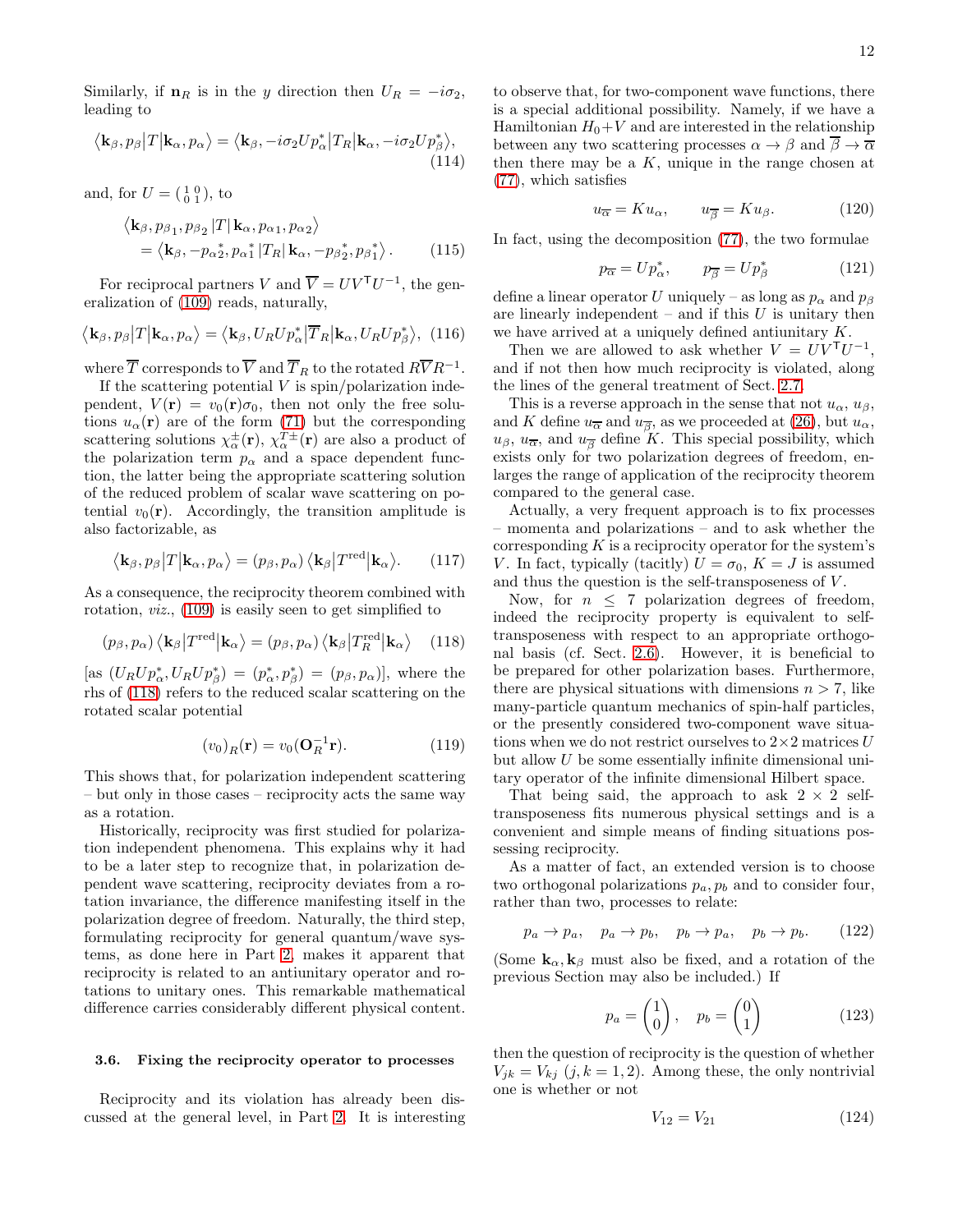holds. This single condition ensures reciprocity for four processes.

## <span id="page-12-0"></span>3.7. Potentials exhibiting magnitude reciprocity

As has been raised in Sect. [2.8,](#page-6-5) many experiments measure only the magnitude of the transition amplitude, and one can speak of magnitude reciprocity when two transition amplitudes, related by an antiunitary  $K$ , are the same in magnitude. There, we derived a possibility for this to occur, which consideration, actualized for the situation  $(122)$ – $(124)$ , implies that, if V is self-transpose and

<span id="page-12-3"></span>
$$
\hat{U} = \begin{pmatrix} e^{i\hat{\delta}_a} & 0\\ 0 & e^{i\hat{\delta}_b} \end{pmatrix},\tag{125}
$$

then

<span id="page-12-1"></span>
$$
\hat{V} := \hat{U}V\hat{U}^{-1} \tag{126}
$$

exhibits magnitude reciprocity for  $K = J$  and processes  $(122)–(123)$  $(122)–(123)$  $(122)–(123)$ .

In detail, [\(126\)](#page-12-1) reads

$$
\begin{pmatrix}\n\hat{V}_{11} & \hat{V}_{12} \\
\hat{V}_{21} & \hat{V}_{22}\n\end{pmatrix} = \begin{pmatrix}\nV_{11} & e^{-i(\hat{\delta}_b - \hat{\delta}_a)} V_{12} \\
e^{i(\hat{\delta}_b - \hat{\delta}_a)} V_{21} & V_{22}\n\end{pmatrix} (127)
$$

so  $V_{12} = V_{21}$  implies

<span id="page-12-2"></span>
$$
\hat{V}_{12} = e^{i\hat{\delta}} \hat{V}_{21} \tag{128}
$$

with some angle  $\delta$ . This means that, similarly to that a self-transpose potential is reciprocal with respect to  $K =$ J, a "phase self-transpose potential" [i.e., a potential obeying [\(128\)](#page-12-2)] is magnitude reciprocal with respect to  $K = J$ .

An example for a phase self-transpose potential is an everywhere univectorial potential [cf. [\(94\)](#page-8-2)], i.e.,

$$
V(\mathbf{r}) = v_0(\mathbf{r})\sigma_0 + c(\mathbf{r})\mathbf{b}(\mathbf{r})\boldsymbol{\sigma}
$$
 (129)

with real  $\mathbf{b}(\mathbf{r})$  and possibly complex  $v_0(\mathbf{r}), c(\mathbf{r})$ , if it obeys some restriction. That restriction can be revealed via the explicit matrix form of such a potential,

<span id="page-12-4"></span>
$$
V = \begin{pmatrix} v_0 + cb_3 & c(b_1 - ib_2) \\ c(b_1 + ib_2) & v_0 - cb_3 \end{pmatrix} = \begin{pmatrix} v_0 + cb_3 & cb_{12}e^{-i\delta_{12}} \\ cb_{12}e^{i\delta_{12}} & v_0 - cb_3 \end{pmatrix}
$$
(130)

with writing  $b_1 + ib_2$  in the polar form  $b_{12}e^{i\delta_{12}}$ . From this we can read off that, if  $\delta_{12}$  is space-independent, then this potential is phase self-transpose.

We close this Section with the simple observation – which is easy to derive from  $(89)$  – that a conjugation [\(126\)](#page-12-1) by a  $\hat{U}$  [\(125\)](#page-12-3) acts on V like the unitary transformation of the polarization basis [\(123\)](#page-11-3) that corresponds to some rotation around the  $\sigma_3$  axis. This side remark will find application in Part [4.](#page-13-0)

#### 3.8. Forward transmission processes

There is an important special type of forward scattering ( $\mathbf{k}_{\beta} = \mathbf{k}_{\alpha} = \mathbf{k}, k = |\mathbf{k}|$ ) settings where the scattering solution  $\chi_{\alpha}$  [cf. [\(2\)](#page-1-3)] equals  $u_{\alpha}$  before reaching the scatterer object and is  $T_f u_\alpha$  afterwards, where the  $2 \times 2$  forward transmission matrix  $T_f$  is an analytic function of  $V$ . For example, in Mössbauer optics, the wave crosses a layer of width  $d$  perpendicularly, the potential  $V$  is constant within the layer and is zero outside, and

$$
T_{\rm f} = e^{i(kd + \frac{d}{2k}V)} = g_0 \sigma_0 + gV,\tag{131}
$$

where the exponential has been expanded using the identity

$$
e^{M} = e^{\frac{1}{2}\text{tr}M} \left( \cos \sqrt{\det N} \sigma_0 + \frac{\sin \sqrt{\det N}}{\sqrt{\det N}} N \right),
$$
  

$$
N = M - \frac{1}{2} (\text{tr}M) \sigma_0
$$
 (132)

for  $2 \times 2$  matrices  $M - a$  straightforward consequence of  $(90)$  – and the V dependence of the complex multiplier scalars  $g_0$ ,  $g$  is not displayed because only the matrix structure of  $T_f$  will be relevant for the present considerations.

Indeed, from this expanded form it is easy to observe that  $T_f$  is

$$
- \hspace{0.1cm} \text{self-transpose},
$$

- phase self-transpose,
- univectorial
- if and only if V is respectively
- self-transpose,
- phase self-transpose,

– univectorial.

Now, for such forward transmission situations, the task to calculate  $\langle \beta |T | \alpha \rangle$  is reduced to determine  $(p_\beta, T_f p_\alpha)$ . In accordance with this, the reciprocity theorem of the transition amplitude simplifies to

$$
(p_{\beta}, T_{\text{f}} p_{\alpha}) = (p_{\overline{\alpha}}, T_{\text{f}} p_{\overline{\beta}}). \tag{133}
$$

Further, if V is univectorial then  $\delta_{12}$  [cf. [\(130\)](#page-12-4)] is spaceindependent so V is phase self-transpose. However, more is true for such cases. Namely, a unitary transformation of the polarization basis [\(123\)](#page-11-3) acts on b of a univectorial V, hence,  $\delta_{12}$  of a space-independent **b** remains spaceindependent after any rotation of b. The consequence is that, in these forward transmission settings, a homogeneous univectorial  $V$  exhibits magnitude reciprocity with respect to *any* (essentially  $2 \times 2$ ) antiunitary operator K.

The question of reciprocity for transmission through more than one such layer can be analyzed the same way as for general forward scattering in the Born approximation (see the following Section).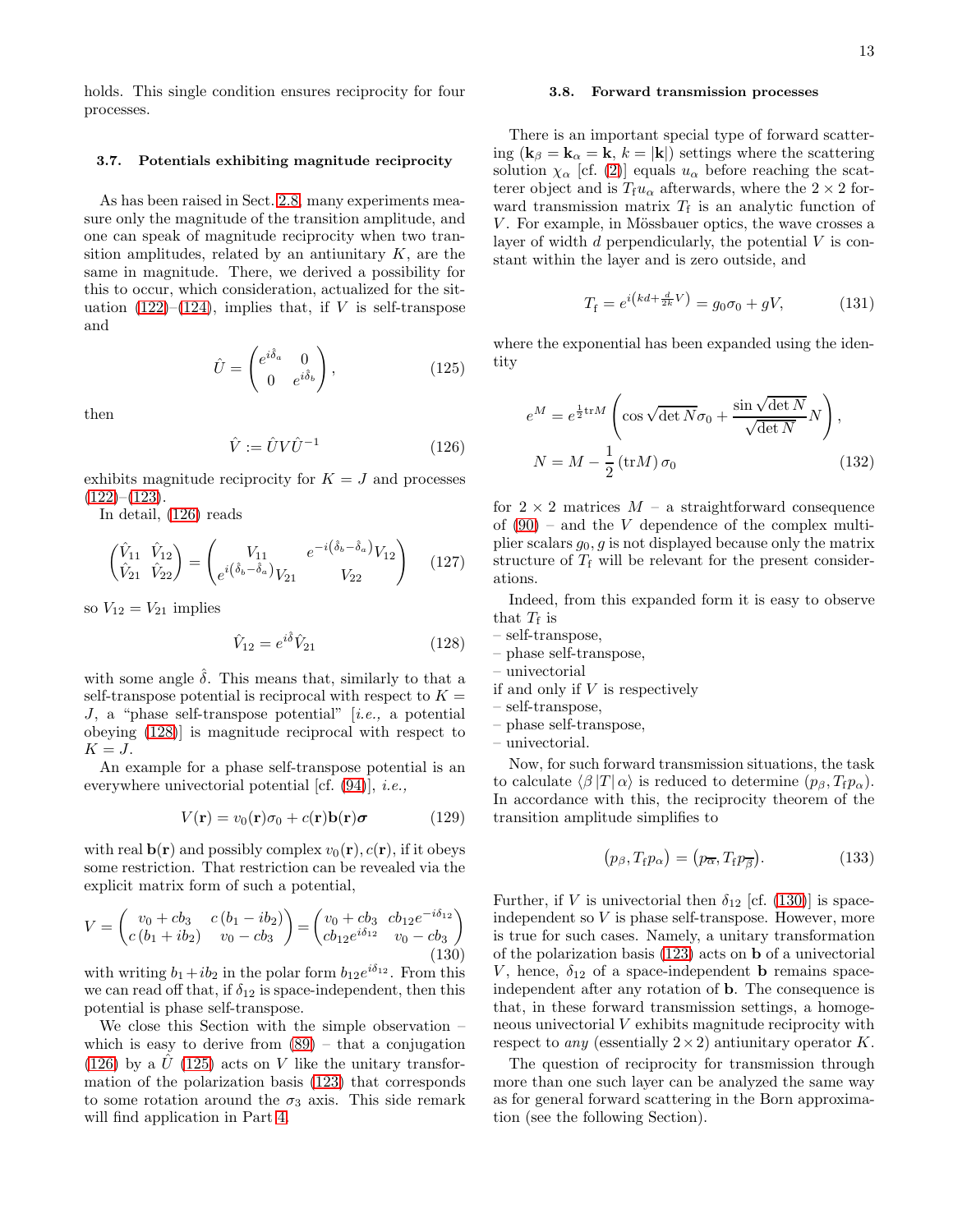#### <span id="page-13-2"></span>3.9. The Born approximation

The importance of the  $(1<sup>st</sup>)$  Born approximation [cf.  $(6)$ – $(8)$ ] lies in its validity for many situations, *e.g.*, for scattering on thin enough layers. In parallel, from the aspect of reciprocity [cf.  $(60)$  and  $(62)$ ], it plays a special role as the violation of reciprocity or magnitude reciprocity may vanish in the Born approximation. Let us now consider its details for two polarization degrees of freedom.

In the Born approximation, the scattering amplitudes [\(74\)](#page-7-7) become linear in the incoming polarization:

$$
f(\mathbf{k}_{\beta}, \alpha)_{j} \approx f(\mathbf{k}_{\beta}, \mathbf{k}_{\alpha})_{jk} p_{k}
$$
 (134)

for each of the four types of scattering amplitude. Correspondingly, the transition amplitude simplifies to the two-component scalar product

$$
\left(p_{\beta}, \left[\int e^{i(\mathbf{k}_{\alpha} - \mathbf{k}_{\beta})\mathbf{r}} V(\mathbf{r}) d^{3} \mathbf{r} \right] p_{\alpha} \right)
$$
 (135)

In case of forward scattering, it reduces to

<span id="page-13-1"></span>
$$
\left(p_{\beta}, \left[\int V(\mathbf{r}) d^3 \mathbf{r}\right] p_{\alpha}\right) \tag{136}
$$

If  $V$  is piecewise constant,  $V_l$  on a spatial region of volume  $V_l$ , with  $l = 1, ..., n$  (e.g., a sample constituted by n homogeneous layers) then [\(136\)](#page-13-1) gives

$$
\left(p_{\beta}, \left(\sum_{l=1}^{n} \mathcal{V}_{l} V_{l}\right) p_{\alpha}\right). \tag{137}
$$

If, further, each  $V_l$  is univectorial such that  $\mathbf{v}_l = c \mathbf{b}_l$  with  $l$ -independent  $c$  then the sum is a univectorial matrix with Poincaré three-vector  $c \sum_l \mathcal{V}_l \mathbf{b}_l$  and, consequently, we have magnitude reciprocity in any orthonormal polarization basis [see [\(3.7\)](#page-12-0)].

### <span id="page-13-0"></span>4. EXAMPLES AND APPLICATIONS

The general treatment of reciprocity (and nonreciprocity) given in Part [2](#page-1-0) has been investigated in large detail for two-component wave functions in Part [3](#page-6-0) because of the many related important applications in elastic scattering of photons and neutrons.

We recall the result given in Sect. [3.9](#page-13-2) that nonreciprocal forward scattering disappears under the conditions of the first Born approximation, namely, in case of weak scattering. The recoil-less nuclear resonance forward scattering of photons, known as Mössbauer scattering, can realize the case of strong scattering. Indeed, soon after the discovery of the Mössbauer effect the so-called blackness effects were reported and identified as the result of multiple scattering. In the theoretical description of the M¨ossbauer scattering given by Blume and Kistner [\[32\]](#page-16-29), the ensemble of nuclei and electrons, as scattering centers, represent an anisotropic and absorbent optical medium, which is described by a  $2\times 2$  complex index of refraction  $n$  [\[37](#page-16-34)] corresponding to the two possible independent states of polarization [\[32](#page-16-29)]. The index of refraction is related simply to the coherent forward-scattering amplitude  $f$  and to the number of scattering centers per unit volume N, in the form  $n = \sigma_0 + (2\pi N/k^2) f$ , where k is the wave number in vacuum [\[37\]](#page-16-34). For photons,  $f$  is the sum of the electronic and nuclear scattering amplitudes,  $f = f_e + f_n$  [\[48](#page-17-4)] and, for neutrons, it is the sum of the nuclear and magnetic scattering lengths,  $f = f_{\text{nuc}} + f_{\text{magn}}$ . In each homogeneous part around position r, an index of refraction  $n(\mathbf{r})$  can be defined, which can be interpreted as an optical potential in a wave equation

<span id="page-13-3"></span>
$$
\left[\Delta + k^2 I\right] \psi\left(\mathbf{r}\right) = V\left(\mathbf{r}\right)\psi\left(\mathbf{r}\right) \tag{138}
$$

for a two-component wave function  $\psi$  via the relation  $V(\mathbf{r}) = 2k^2 [\sigma_0 - n(\mathbf{r})]$  [\[31](#page-16-28)]. Here, the two components describe the two polarizations of the photon field, but actually a same type of equation can be used for neutrons as well. Indeed, based on the equation [\(138\)](#page-13-3), the elastic scattering of slow neutrons and of X-rays on stratified media have a common description [\[38\]](#page-16-35), which also covers Mössbauer scattering [\[49\]](#page-17-5) and diffuse scattering. The common scattering theory is that of the (time dependent) Schrödinger equation whose stationary scattering states satisfy [\(138\)](#page-13-3).

We note that the elements of the matrix  $n$  for both slow neutrons and X-rays differ only slightly (typically  $10^{-5}$ ) from that of the 2 × 2 unit matrix  $σ_0$ , which difference can be three orders of magnitude greater, typically  $10^{-2}$ , in the case of Mössbauer scattering at the resonance energies. This difference is the basis of speaking about stronger scattering in case of the Mössbauer medium. In the so-defined optical medium, namely, in the Mössbauer medium, the magneto-optic Faraday effect was identified [\[32](#page-16-29)], which is often cited as a property of nonreciprocal media [\[23\]](#page-16-20). Both aspects, the presence of strong scattering and the magneto-optic effects, recommend using Mössbauer medium as a model system for studying reciprocity.

In the following two Sections, some examples of Mössbauer forward scattering on pure  $\alpha$ <sup>-57</sup> Fe absorbers follow, to demonstrate reciprocal and nonreciprocal (in other words, reciprocity violating) cases. All the considered iron foils had the thickness of  $4 \mu m$ , and the spectra were simulated by the computer program EFFI [\[50\]](#page-17-6), which reproduces experimental results to high preciseness. As we will see, the classification of situations into reciprocal and nonreciprocal provides unexpected outcomes sometimes.

# 4.1. When nonreciprocity is expected but reciprocity appears, instead

It was already mentioned that, in the literature, magneto-optic media is often cited as nonreciprocal media. In an early work on the field [\[51](#page-17-7)], it was pointed out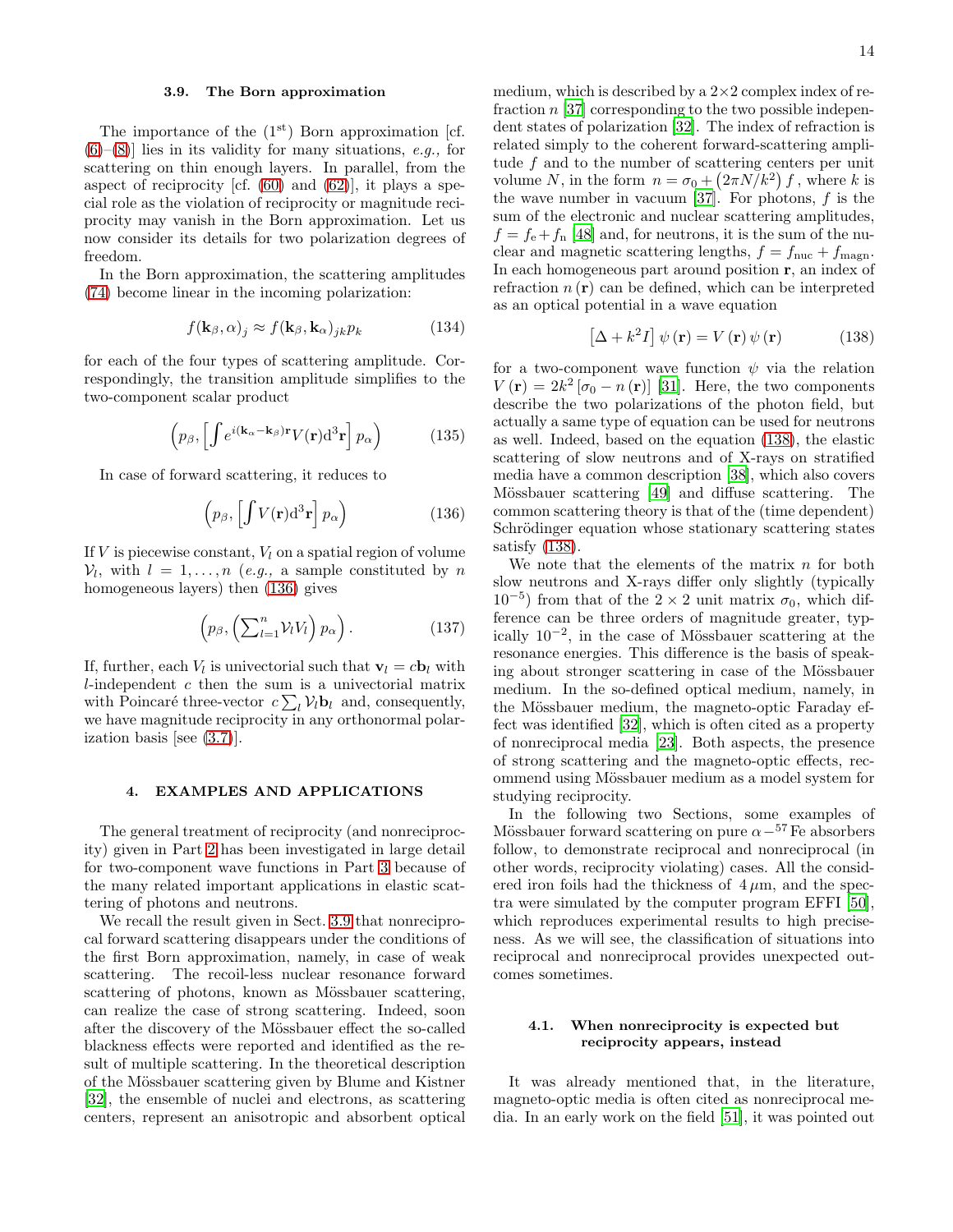that the sign of the k–parallel component of the magnetization can be determined using circularly polarized radiation. Simply put, the situations when the (homogeneous) magnetization  $B_{\text{Hf}}$  is parallel to the momentum vector k can be distinguished from the antiparallel case.

At first sight, it seems that the here-defined arrangement is nonreciprocal. Indeed, the change of the magnetization from parallel to antiparallel case can be asked whether it can be a 'reciprocal-plus-rotational' transformation, discussed in Sect. [3.5,](#page-10-0) and by [\(113\)](#page-10-2), the answer seems to be negative. In fact, a mere change of the direction of magnetization does modify the Mössbauer spectra, as shown in Figs. [2](#page-18-1) (a) and [2](#page-18-1) (b).

However, taking into account the incoming and outgoing polarizations as well, if we prescribe a simultaneous change of the incoming and outgoing – say, right circular – polarizations to opposite, then the spectrum remains invariant, as applying [\(113\)](#page-10-2) gives, and comparing Figs. [2](#page-18-1) (a) and [2](#page-18-1) (c) justifies. Consequently, the magneto-optic medium discussed here itself is reciprocal (!), and this property either remains hidden or is revealed depending on how one chooses the polarizations for the processes.

This reciprocal property can be easily understood considering the scattering potential in the case of longitudinal Zeeman effect, in which case the potential is diagonal on the circular basis, fulfilling thus the requirement of self-transposeness, which is a manifest form of the reciprocity condition.

#### 4.2. Real nonreciprocity in Mössbauer scattering

Unlike in the previous example, where circularly polarized photons scattered on a *single*  $\alpha - ^{57}$  Fe Mössbauer absorber, next considered is the case of scattering of linearly polarized photons – the scattering from incident TE (transversal electric, in other words,  $\sigma$ -polarization) to the same type of outgoing polarization – on two  $\alpha -^{57}$  Fe Mössbauer absorbers. The case of reciprocity for more than one scatterer was considered in section [3.3](#page-9-1) with the conclusion that piecewise univectorial potentials admit a reciprocity operator if and only if the corresponding real vectors  $\mathbf{b}_l$  of the piecewise constant potential values  $V_l$ are within a common plane. Since the potential in case of magnetic hyperfine interaction is of univectorial kind (see the next paragraph), in the two-scatterers case  $\mathbf{b}_l$  $(l = 1, 2)$  are necessarily within a common plane, hence, there are always reciprocal situations. We note that this is not true for the case of three scatterers with three linearly independent vectors, as three such vectors do not lie in a common plane.

The polarization-dependent part of the scattering amplitude for Mössbauer transition in case of  $57Fe$  can be given following Eq. 5 of Ref. [\[52](#page-17-8)] and using the deduction of Rose [\[53](#page-17-9)]. One finds that the scattering amplitude  $f$ , consequently the optical potential  $V$ , is written as a product of a complex number (the energy-dependent complex Lorentzian) and a self-adjoint matrix (the polarizationdependent part of  $f$ ) and is, therefore, univectorial. The corresponding real vector  $\bf{b}$  of the  $+1$  transition is, after some simple algebra, found to be

$$
\mathbf{b} = \begin{pmatrix} -\frac{1}{2}\sin^2\theta\sin 2\varphi \\ -2\cos\theta \\ \sin^2\theta\cos 2\varphi \end{pmatrix},
$$
(139)

where a linear basis for the polarization is used with  $\theta$ and  $\varphi$  being the polar angles describing the direction of the hyperfine magnetic field in the laboratory system, which is selected so that the z axis points towards the propagation of the radiation and the two other axes are arbitrary orthogonal directions.

Let us consider the arrangement of two samples, defined by the polar angles of the hyperfine fields  $\theta_1 = 90^\circ$ ,  $\varphi_1 = 90^\circ$  and  $\theta_2 = 135^\circ$ ,  $\varphi_2 = 0^\circ$ . The vectors  $\mathbf{b}_1$ ,  $\mathbf{b}_2$  of the corresponding two potentials of the two samples read  $\mathbf{b}_1 = (0, 0, -1)$  and  $\mathbf{b}_2 = (0, \sqrt{2}, 1/2)$ . The reciprocal arrangement can be defined according to the geometrical criterion of Sect. [3.3,](#page-9-1) namely, via the unitary transformation that expresses a rotation around the intersection of the  $\sigma_1-\sigma_3$  plane and the plane spanned by the vectors  $\mathbf{b}_1$ and  $\mathbf{b}_2$ , and brings the former plane to the latter. This arrangement has the speciality that the vector  $\mathbf{b}_1$  also lies in the  $\sigma_1-\sigma_3$  plane and, as a consequence, it is parallel to the rotational axis, which can only be the  $\sigma_3$  axis in this case. In Sect. [3.7](#page-12-0) it was mentioned that any rotation around the  $\sigma_3$  axis causes magnitude reciprocity. Indeed, Fig. [3](#page-19-0) (a) shows that the corresponding simulated Mössbauer spectra are identical for the normal and reciprocal cases.

Next, we present an arrangement, a slight modification of the previous example, where real observable nonreciprocity appears. The modification is only that we rotate the first foil by 45◦ around the axis being parallel to the direction of the wave propagation k, resulting in the polar angles of  $\theta_1 = 90^\circ$ ,  $\varphi_1 = 45^\circ$  and  $\theta_2 = 135^\circ$ ,  $\varphi_2 = 0^\circ$ . Repeating the previous procedure, the **b** vectors of the corresponding potential read  $\mathbf{b}_1 = (-1, 0, 0)$ and  $\mathbf{b}_2 = (0, \sqrt{2}, 1/2)$ . In this case,  $\mathbf{b}_1$  is a vector both of the  $\sigma_1-\sigma_3$  plane and of the plane spanned by the vectors  $\mathbf{b}_1$  and  $\mathbf{b}_2$ , therefore, the axis of the rotation U is the  $\sigma_1$ axis. Unlike in the previous example, such a rotation does not cause magnitude reciprocity, thus observable nonreciprocity is expected. Indeed, the simulations shown in Fig. [3](#page-19-0) (b) confirm the nonreciprocal property of the arrangement. Concentrating on the first Mössbauer lines (left ones) of the normal and reciprocal arrangements, one can conclude that the type of asymmetry caused by multiple scattering appears on the opposite side of the lines in the normal and the reciprocal arrangements. This feature fades away for thin layers (thicknesses less than  $1 \mu m$ , where the 1<sup>st</sup> Born approximation becomes valid and, according to Sect. [3.9,](#page-13-2) nonreciprocity disappears.

We note that the here-presented thought experiment uses the so-called polarizer-analyzer setup, therefore, if using radioactive source, one would lose most part of the intensity. A similar experiment is, however, feasible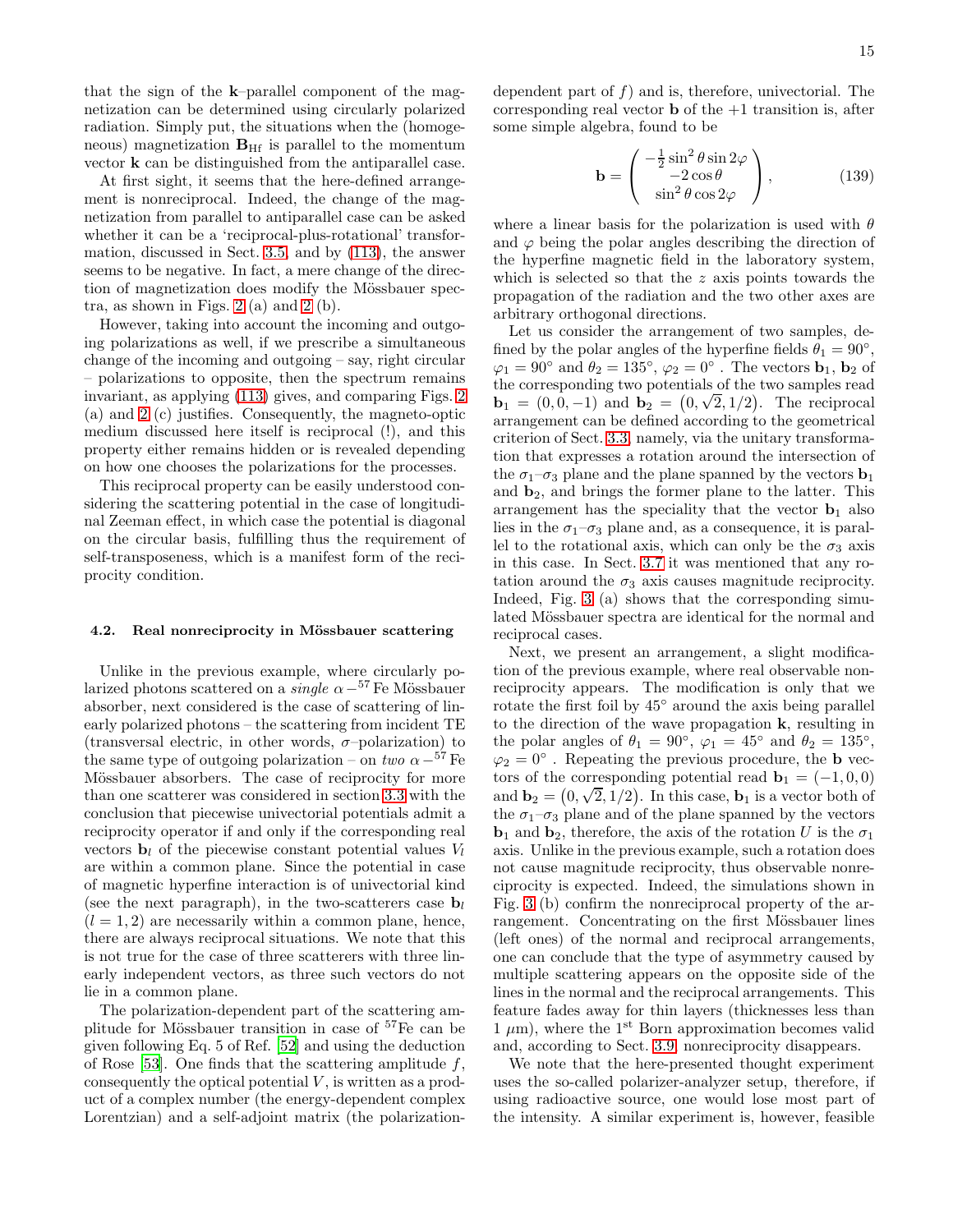by using synchrotron radiation source, where the beam is collimated and the polarizer-analyzer setup means no problem. The arrangement presented in this example is interesting because a simple rotation by 45◦ switches the system from magnitude reciprocal to nonreciprocal.

### 4.3. On the symmetry of diffuse  $\omega$ -scans

For studying lateral inhomogeneities – structural roughness, magnetic domains, etc. – in stratified media, diffuse scattering, i.e., off-specular neutron [\[54\]](#page-17-10), soft-X-ray resonant magnetic diffuse scattering [\[55\]](#page-17-11) and Mössbauer reflectometry [\[56\]](#page-17-12), is applied. A possible experimental realization of the off-specular reflectometry is the so-called ' $\omega$ -scan' geometry, where the detector position is set to 2 $\theta$  and the sample orientation  $\omega$  on the goniometer is varied with the sample normal remaining in the scattering plane (see Fig. [4\)](#page-19-1). It is straightforward to see in this setup that the incoming and outgoing waves make an angle of  $\omega$  and  $2\theta - \omega$  with the surface of the stratified media, respectively. In the ' $\omega$ -scan' experiment, the scattered intensity J as a function of  $\omega$  is detected. In the special case  $\omega = \theta$ , one detects the specular radiation. A well-known property of the ' $\omega$ -scan' intensity function is its symmetricity with respect to the specular position, *i.e.*,  $J(\omega) = J(2\theta - \omega)$ , which is explained in the literature as a straightforward consequence of the reciprocity theorem, which is often confused with time reversal symmetry [\[57\]](#page-17-13). Let us now investigate how our reciprocity formulae can be utilized for this symmetricity property.

What we ask is whether the sample at position  $\omega$ , *i.e.*, potential  $V$ , is a reciprocal partner of the sample at position  $2\theta - \omega$ , *i.e.*, of potential  $V_{\phi} = R_{\phi} V R_{\phi}^{-1}$ , where  $R_{\phi}$  is the Hilbert space representation of the rotation by  $\phi := (2\theta - \omega) - \omega = 2(\theta - \omega)$  that connects the two positions. Since the incoming and outgoing momenta are the same for the two arrangements, we must consider reciprocity combined with a rotation as done in Sect. [3.5,](#page-10-0) at Eq. [\(116\)](#page-11-4), which we repeat here for convenience:

$$
\langle \mathbf{k}_{\beta}, p_{\beta} | T | \mathbf{k}_{\alpha}, p_{\alpha} \rangle = \langle \mathbf{k}_{\beta}, U_{R} U p_{\alpha}^{*} | \overline{T}_{R} | \mathbf{k}_{\alpha}, U_{R} U p_{\beta}^{*} \rangle, (140)
$$

where the rhs describes a scattering on  $R\overline{V}R^{-1}$  =  $RUV^{\mathsf{T}}U^{-1}R^{-1}$ , with R being the Hilbert space representation of the rotation performing  $\mathbf{k}_{\alpha} \leftrightarrow -\mathbf{k}_{\beta}$ .

The question is whether this, the scattering amplitude at position  $\omega$ , can coincide with the one at position  $2\theta - \omega$ ,

$$
\langle \mathbf{k}_{\beta}, p_2 | T_{\phi} | \mathbf{k}_{\alpha}, p_1 \rangle, \tag{141}
$$

with some appropriate polarizations  $p_1$ ,  $p_2$ . To ensure this, on one hand we require  $V_{\phi} = R\overline{V}R^{-1}$ , which can be expanded and rearranged as

$$
R_{\phi}VR_{\phi}^{-1} = RUV^{\mathsf{T}}U^{-1}R^{-1},
$$
  
\n
$$
R^{-1}R_{\phi}VR_{\phi}^{-1}R = UV^{\mathsf{T}}U^{-1},
$$
  
\n
$$
R_{\mathbf{m},\pi}VR_{\mathbf{m},\pi}^{-1} = UV^{\mathsf{T}}U^{-1};
$$
\n(142)

here, in the last line, we recognized that the combination of the two rotations  $R = R^{-1}$  and  $R_{\phi}$  is the rotation  $R_{\mathbf{m},\pi} = R_{\mathbf{m},\pi}^{-1}$  of the sample in position  $\omega$  around its normal **m** by  $\pi \equiv 180^\circ$ . Expressed in the Poincaré vector description, condition [\(142\)](#page-15-0) says

<span id="page-15-2"></span><span id="page-15-1"></span>
$$
v_0\left(\mathbf{O}_{\mathbf{m},\pi}\mathbf{r}\right) = v_0\left(\mathbf{r}\right) \tag{143}
$$

$$
\mathbf{O}_{\mathbf{m},\pi}\mathbf{v}\left(\mathbf{O}_{\mathbf{m},\pi}\mathbf{r}\right) = \mathbf{O}_{U}\mathbf{P}_{13}\mathbf{v}\left(\mathbf{r}\right),\tag{144}
$$

where  $\mathbf{O}_U$  is the rotation belonging to U by [\(89\)](#page-8-1). We note that the r-dependence aspect may be successfully treated for lateral inhomogeneities via the DWBA approximation. In parallel, [\(144\)](#page-15-1) can be evaluated analogously to our previous analyses.

The other requirement is that the polarizations also agree. Namely, if V satisfies  $(143)$ – $(144)$  with some U then one needs

$$
p_1 = U_R U p_\beta^*, \qquad p_2 = U_R U p_\alpha^*.
$$
 (145)

Examples for such polarization settings were considered in Sect. [3.5.](#page-10-0)

As for simple examples, the simplest one is that of a polarization independent potential,  $V(\mathbf{r}) = v_0(\mathbf{r})\sigma_0$ . Even for such potentials, [\(143\)](#page-15-2) prescribes a nontrivial condition so even polarization independent potentials must obey such a rotation invariance so as to exhibit the symmetry of the  $\omega$ -scan spectrum.

The second example is neutron scattering on a sample of one layer with depth independent magnetic field, which is a homogeneous  $\mathbf{B}_1$  in the left half of the sample and a homogeneous  $\mathbf{B}_r$  in the right half (let the shape of the sample be left-right reflection invariant, with respect to a plane orthogonal to the layer). Then [\(144\)](#page-15-1) requires

<span id="page-15-3"></span>
$$
\mathbf{B}_{l} = \mathbf{O}_{\mathbf{m}, \pi} \mathbf{O}_{U} \mathbf{P}_{13} \mathbf{B}_{r}.
$$
 (146)

The combined transformation  $O_{m,\pi}O_UP_{13}$  is an orthogonal, thus length-preserving, one. If  $|\mathbf{B}_1| = |\mathbf{B}_r|$  then one can find such a definition of the  $\sigma_1$  and  $\sigma_3$  directions – the x and z directions – that  $(146)$  is satisfied. On the other hand, if  $|\mathbf{B}_1| \neq |\mathbf{B}_r|$  then it is impossible to fulfill this requirement and the spectrum of the  $\omega$ -scan cannot be symmetric.

### 5. CONCLUSION

<span id="page-15-0"></span>As demonstrated in the general-level discussion, reciprocity is the property of a system – describing linear wavelike propagation – when it is connected with the adjoint system by an antiunitary operator. If the reciprocity property is fulfilled via such a reciprocity operator  $K$  then a reciprocity theorem holds, which expresses the equality of any scattering amplitude  $\langle \beta | T | \alpha \rangle$  to another scattering amplitude, namely, to  $\langle K\alpha|T|K\beta\rangle$ . This left-right interchange of incoming and outgoing states gives, in important experimental applications, that a scattering amplitude is related to another one where the source and the detector are interchanged.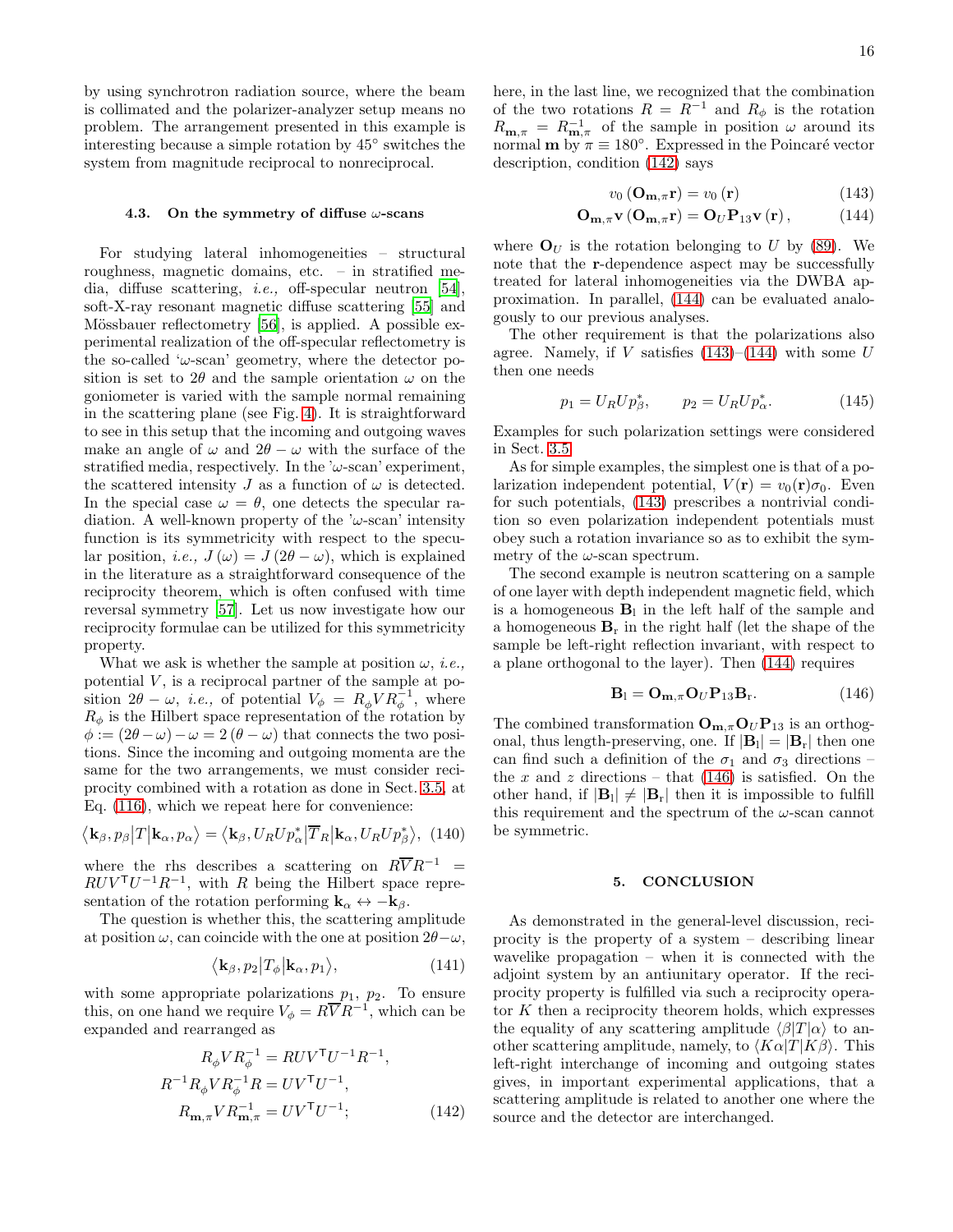Remarkably, reciprocity can hold for non-selfadjoint systems (systems with absorption), too. This immediately distinguishes reciprocity from time reversal invariance. Waves with spin/polarization degree of freedom demonstrate that reciprocity also differs from rotational invariance: Rotations are unable to map an incoming polarization degree of freedom to an outgoing one, nor an outgoing polarization to an incoming one. The abovepresented calculations show in detail the relationship of reciprocity to time reversal as well as how rotation can be combined with reciprocity to obtain a version of the reciprocity theorem that is especially suitable for scattering experiments.

To find reciprocity operators for a given system is a delicate problem, which is solved here for an important class of physical situations, which cover applications in neutron and photon scattering on multilayer structures. Reciprocity violation is also quantified, and the results are illustrated and applied on examples, chosen from the area of Mössbauer scattering, where reciprocity is fulfilled

- <span id="page-16-0"></span>[1] H. Weyl, *Symmetry* (Princeton University Press, 1983).
- <span id="page-16-1"></span>[2] K. Mainzer, *Symmetry And Complexity: The Spirit And Beauty Of Nonlinear Science*, World Scientific Series on Nonlinear Science Series a (World Scientific Pub Co Inc, 2005).
- <span id="page-16-2"></span>[3] E. P. Wigner, *Group Theory* (Academic Press Inc., New York, 1959), pp. 233–236.
- <span id="page-16-3"></span>[4] L. I. Schiff, *Quantum mechanics* (McGraw-Hill, New York etc., 1968), 3rd ed.
- <span id="page-16-4"></span>[5] A. Messiah, *Quantum mechanics*, vol. II of *Quantum Mechanics* (North-Holland Pub. Co., 1968).
- <span id="page-16-5"></span>[6] G. G. Stokes, Cambridge and Dublin Math. J. 4, 1 (1849).
- <span id="page-16-6"></span>[7] H. von Helmholtz, *Handbuch der Physiologischen Optik* (Verlag von Leopold Voss, Hamburg/Leipzig, 1866), vol. 1, p. 169, first edition: 1856 (cited by Planck).
- <span id="page-16-7"></span>[8] H. A. Lorentz, Proc. R. Acad. Sci. Amsterdam 8, 401 (1905).
- <span id="page-16-8"></span>[9] J. W. Strutt and B. Rayleigh, *The theory of sound* (reprinted by Mac-Millan, London (1926), 1877), vol. 1, pp. 150–157.
- <span id="page-16-9"></span>[10] J. R. Carson, Bell System Technical Journal pp. 393–399 (1924).
- <span id="page-16-10"></span>[11] J. R. Carson, Bell System Technical Journal pp. 325–331 (1930).
- <span id="page-16-11"></span>[12] D. E. Bilhorn, L. L. Foldy, R. M. Thaler, and W. Tobocman, J. Math. Phys. 5, 435 (1964).
- <span id="page-16-12"></span>[13] R. J. Potton, Rep. Prog. Phys. 67, 717 (2004).
- <span id="page-16-13"></span>[14] A. T. D. Hoop, Appl. Sci. Res. B 8, 135 (1959).
- [15] D. S. Saxon, Phys. Rev. **100**, 1771 (1955).
- [16] R. Carminati, J. J. Sáenz, J.-J. Greffet, and M. Nieto-Vesperinas, Phys. Rev. A 62, 012712 (2000).
- <span id="page-16-14"></span>[17] P. Hillion, J. Optics 9, 173 (1978).
- <span id="page-16-15"></span>[18] J. M. Vigoureux and R. Giust, Optics Communications 176, 1 (2000).
- <span id="page-16-16"></span>[19] M. L. Gigli, R. A. Depine, and C. I. Valencia, Optic 112, 567 (2001).
- <span id="page-16-17"></span>[20] J.-M. André and P. Jonnard, Journal of Modern Optics

for certain processes and is immensely violated for some others (scattering amplitudes differing remarkably).

The relationship established here to a recently developing area of mathematics is expected to give an impetus to finding reciprocity operators to more physical systems, resulting in valuable applications.

#### Acknowledgments

This work was partly supported by the Hungarian Scientific Research Fund (OTKA), the National Office for Research and Technology of Hungary (NKTH), and the European Research Council under contract numbers K81161, NAP-Veneus'08, and StG-259709, respectively. Our gratitude goes to Hartmut Spiering (Johannes Gutenberg University, Mainz) for the software development.

56, 1562 (2009).

- <span id="page-16-18"></span>[21] L. Sevgi, IEEE Antennas and Propagation Magazine 52, 205 (2010).
- <span id="page-16-19"></span>[22] M. Mansuripur and D. P. Tsai, Optics Communications 284, 707 (2011).
- <span id="page-16-20"></span>[23] A. Kamal, J. Clarke, and M. H. Devoret, Nature Physics 7, 311 (2011).
- <span id="page-16-21"></span>[24] H. Y. Xie, P. T. Leung, and D. P. Tsai, J. Math. Phys. 50, 072901 (2009).
- <span id="page-16-22"></span>[25] H. Y. Xie, P. T. Leung, and D. P. Tsai, J. Phys. A: Math. Theor. 42, 045402 (2009).
- <span id="page-16-23"></span>[26] H. Y. Xie, P. T. Leung, and D. P. Tsai, Phys. Rev. A 78, 064101 (2008).
- <span id="page-16-24"></span>[27] P. T. Leung and K. Young, Phys. Rev. A 81, 032107 (2010).
- <span id="page-16-25"></span>[28] S. V. Mytnichenko, Physica B 355, 244 (2005).
- <span id="page-16-26"></span>[29] D. Wurmser, J. Math. Phys. 37, 4437 (1996).
- <span id="page-16-27"></span>[30] L. D. Landau and L. M. Lifshitz, *Quantum Mechanics Non-Relativistic Theory*, vol. 3 of *Course of theoretical Physics* (Butterworth-Heinemann, 1981), 3rd ed.
- <span id="page-16-28"></span>[31] M. Born and E. Wolf, *Principles of optics* (Cambridge University Press, 1999), 7th ed.
- <span id="page-16-29"></span>[32] M. Blume and O. C. Kistner, Phys. Rev. 171, 417 (1968).
- <span id="page-16-30"></span>[33] R. D. Richtmyer, *Principles of Advanced Mathematical Physics* (Springer, 1978), vol. 1, p. 347.
- <span id="page-16-31"></span>[34] A. I. Akhiezer and V. B. Berestetskii, *Quantum electrodynamics* (Interscience Publishers, New York, 1965), chap. I §1, 3rd ed.
- <span id="page-16-32"></span>[35] M. Taketani and S. Sakata, Proc. Phys. Math. Soc. Japan 22, 757 (1940).
- <span id="page-16-33"></span>[36] H. Feshbach and F. Villars, Rev. Mod. Phys. 30, 24 (1958).
- <span id="page-16-34"></span>[37] M. Lax, Rev. Mod. Phys. **23**, 287 (1951).
- <span id="page-16-35"></span>[38] L. Deák, L. Bottyán, D. L. Nagy, and H. Spiering, Physica B 297, 113 (2001).
- <span id="page-16-36"></span>[39] A. Galindo and P. Pascual, *Quantum mechanics*, vol. II of *Texts and Monographs in Physics* (Springer-Verlag, Berlin Heidelberg, 1991).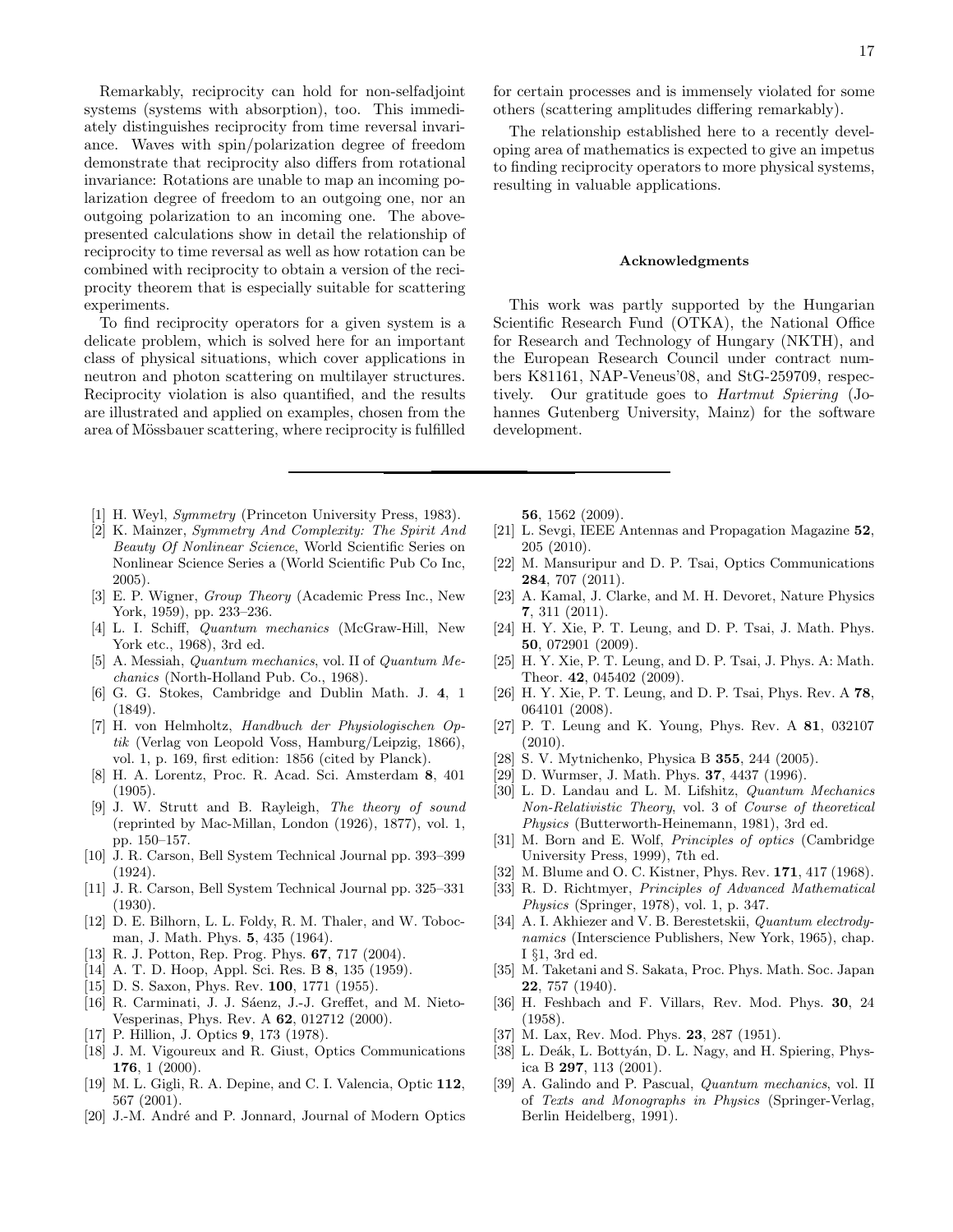- <span id="page-17-0"></span>[40] M. Reed and B. Simon, *Scattering Theory*, vol. III of *Methods of Modern Mathematical Physics* (Academic Press, San Diego etc., 1979).
- <span id="page-17-1"></span>[41] Y. A. Neretin, Journal of Mathematical Sciences 107, 4248 (2001).
- [42] S. R. Garcia and M. Putinar, Trans. Amer. Math. Soc. 358, 1285 (2006).
- [43] N. Chevrot, E. Fricain, and D. Timotin, Proc. Amer. Math. Soc. 135, 2877 (2007).
- [44] J. E. Tener, J. Math. Anal. Appl. **341**, 640 (2008).
- <span id="page-17-3"></span>[45] S. R. Garcia and J. E. Tener (2010), J. Operator Theory (to appear), arXiv:0908.2107v4 [math.FA].
- [46] S. R. Garcia and W. R. Wogen, Journal of Functional Analysis 257, 1251 (2009).
- <span id="page-17-2"></span>[47] S. M. Zagorodnyuk, Banach J. Math. Anal. 4, 11 (2010).
- <span id="page-17-4"></span>[48] J. P. Hannon, N. V. Hung, G. T. Trammell, E. Gerdau, M. Mueller, R. Rüffer, and H. Winkler, Phys. Rev. B 32, 5068 (1985).
- <span id="page-17-5"></span>[49] L. Deák, L. Bottyán, D. L. Nagy, and H. Spiering, Phys. Rev. B 53, 6158 (1996).
- <span id="page-17-6"></span>[50] H. Spiering, L. Deák, and L. Bottyán, Hyp. Int. 125, 197

(2000).

- <span id="page-17-7"></span>[51] H. Frauenfelder, D. E. Nagle, R. D. Taylor, D. R. F. Cohran, and W. M. Visscher, Phys. Rev. 126, 1065 (1962).
- <span id="page-17-8"></span>[52] J. P. Hannon and G. T. Trammell, Phys. Rev. 186, 306 (1969).
- <span id="page-17-9"></span>[53] M. E. Rose, *Elementary Theory of Angular Momentum* (Dover Publications, 1995), chap. Coupling of two angular momenta, pp. 32–48.
- <span id="page-17-10"></span>[54] G. P. Felcher, Physica B **192**, 137 (1993).
- <span id="page-17-11"></span>[55] T. P. A. Hase, I. Pape, B. K. Tanner, H. Dürr, E. Dudzik, G. van der Laan, C. H. Marrows, and B. J. Hickey, Phys. Rev. B 61, R3792 (2000).
- <span id="page-17-12"></span>[56] D. L. Nagy, L. Bottyán, B. Croonenborghs, L. Deák, B. Degroote, J. Dekoster, H. J. Lauter, V. Lauter-Pasyuk, O. Leupold, M. Major, et al., Phys. Rev. Lett. 88, 157202 (2002).
- <span id="page-17-13"></span>[57] V. A. Chernov, V. I. Kondratiev, N. V. Kovalenko, S. V. Mytnichenko, and K. V. Zolotarev, Physica B 357, 232 (2005).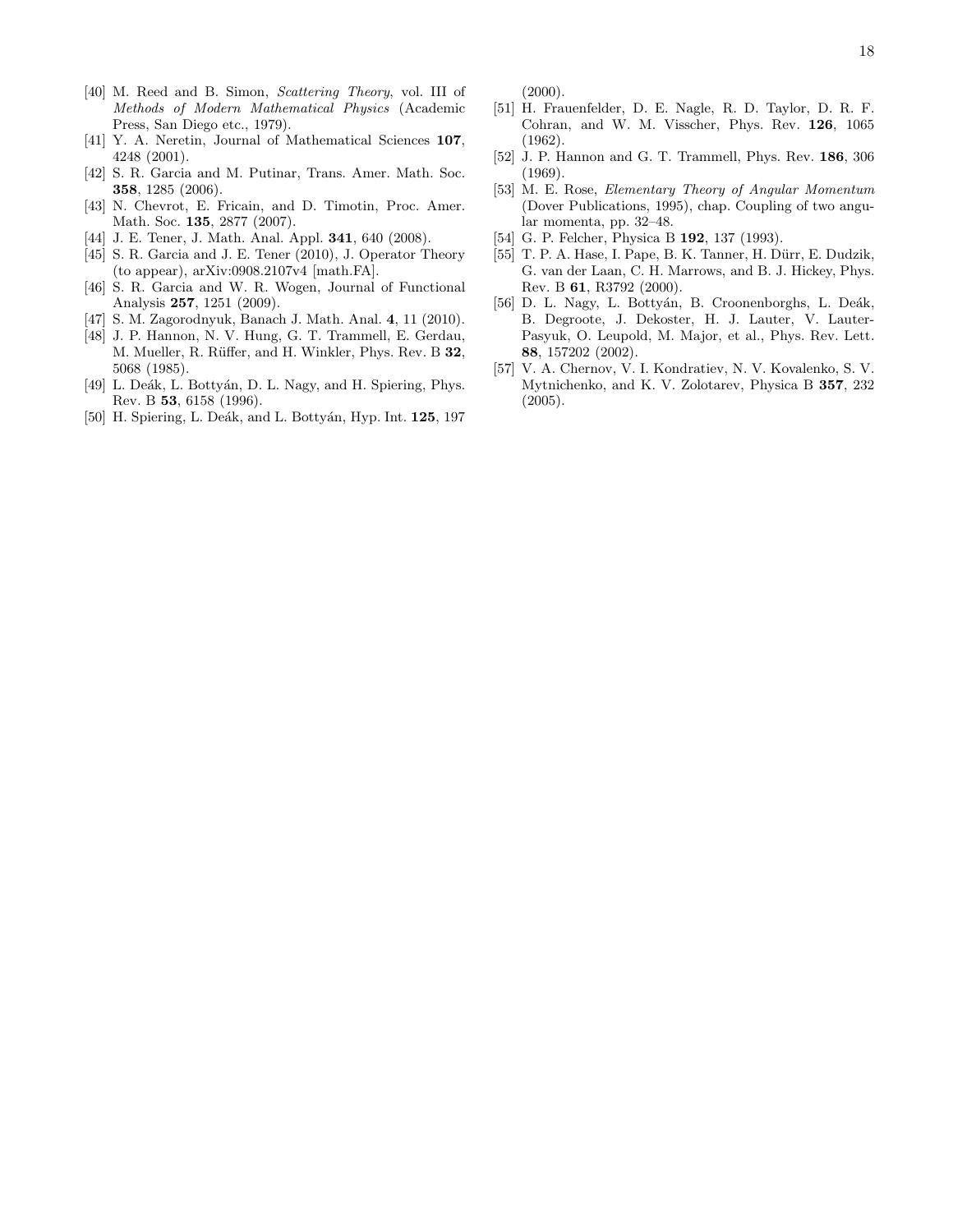

<span id="page-18-0"></span>FIG. 1: Scattering experiment in the original (upper) and the reversed (lower) arrangements. The reciprocity principle means invariance of the scattering transition amplitude under the reversal of the source and the detector.



<span id="page-18-1"></span>FIG. 2: Simulated Mössbauer forward scattering spectra on  $\alpha$  –<sup>57</sup> Fe foil of thickness of 4  $\mu$ m using the polarizer-analyzer setup measured for the cases: (a) incident right circular polarized photons scattered to the same polarization  $(+) \rightarrow +$ scattering) and the hyperfine magnetic field  $B_{\text{Hf}}$  being parallel to the momentum vector  $k$ , (b) incident right circular polarized photons scattered to the same polarization  $( + \longrightarrow +$ scattering) and the hyperfine magnetic field  $B<sub>HF</sub>$  being antiparallel to the momentum vector k, and (c) incident left circular polarized photons scattered to the same polarization  $(- \rightarrow -$  scattering) and the hyperfine magnetic field  $B_{\text{Hf}}$ being antiparallel to the momentum vector k.